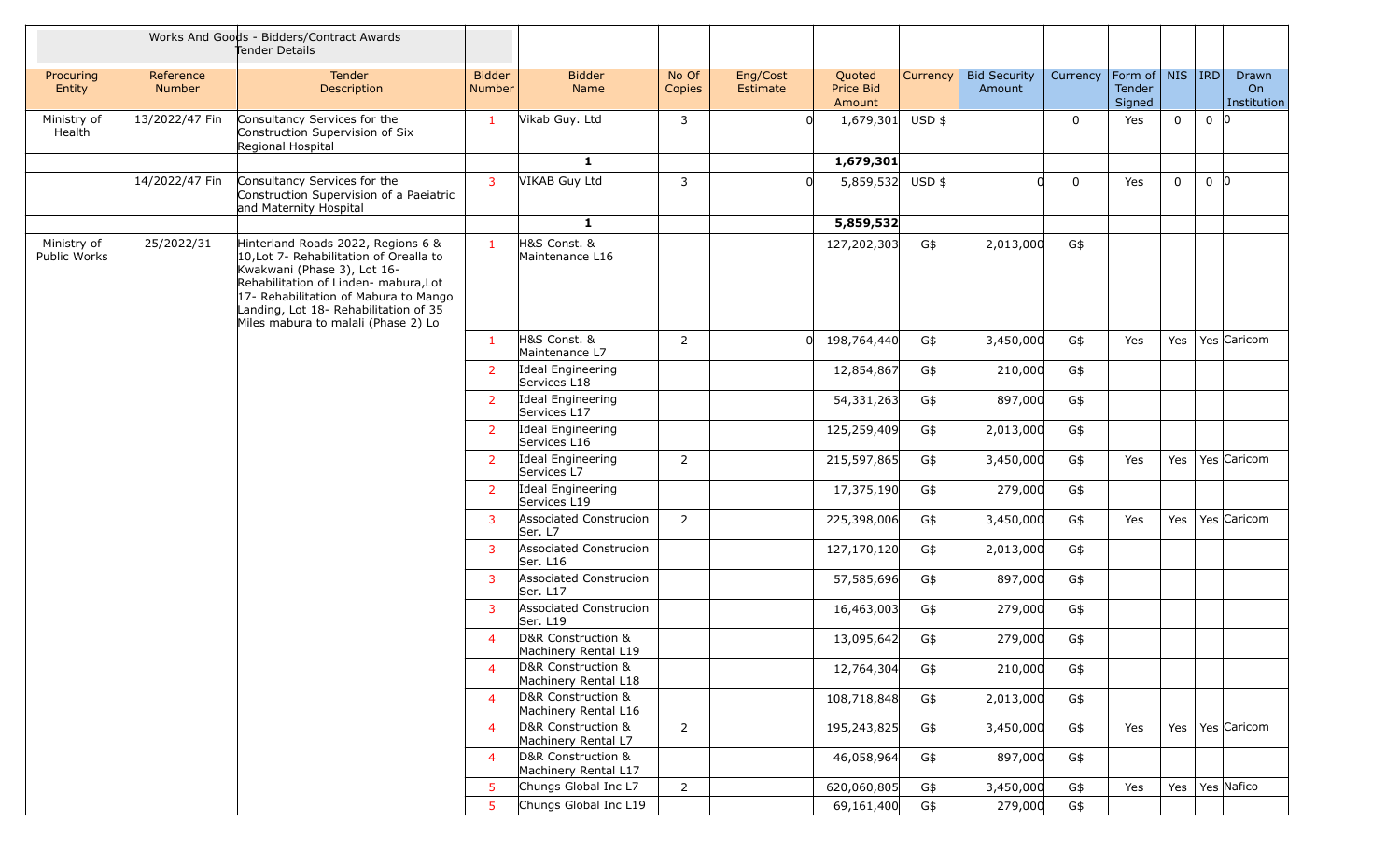|                     |                            | Works And Goods - Bidders/Contract Awards<br>Tender Details |                                |                                                     |                 |                      |                               |          |                               |          |                                                             |         |                    |                            |
|---------------------|----------------------------|-------------------------------------------------------------|--------------------------------|-----------------------------------------------------|-----------------|----------------------|-------------------------------|----------|-------------------------------|----------|-------------------------------------------------------------|---------|--------------------|----------------------------|
| Procuring<br>Entity | Reference<br><b>Number</b> | <b>Tender</b><br>Description                                | <b>Bidder</b><br><b>Number</b> | <b>Bidder</b><br>Name                               | No Of<br>Copies | Eng/Cost<br>Estimate | Quoted<br>Price Bid<br>Amount | Currency | <b>Bid Security</b><br>Amount | Currency | Form of $\vert$ NIS $\vert$ IRD $\vert$<br>Tender<br>Signed |         |                    | Drawn<br>On<br>Institution |
|                     | 25/2022/31                 |                                                             | 5                              | Chungs Global Inc L17                               |                 |                      | 170,687,475                   | G\$      | 897,000                       | G\$      |                                                             |         |                    |                            |
|                     |                            |                                                             | 5                              | Chungs Global Inc L16                               | $\overline{2}$  |                      | 322,480,095                   | G\$      | 2,013,000                     | G\$      |                                                             |         |                    |                            |
|                     |                            |                                                             | 5                              | Chungs Global Inc L18                               |                 |                      | 67,134,060                    | G\$      | 210,000                       | G\$      |                                                             |         |                    |                            |
|                     |                            |                                                             | 6                              | O&O General<br>Contracting Services<br>L118         |                 |                      | 11,651,010                    | G\$      | 897,000                       | G\$      |                                                             |         |                    |                            |
|                     |                            |                                                             | 6                              | O&O General<br>Contracting Services<br>17           | $\overline{2}$  |                      | 53,084,640                    | G\$      | 279,000                       | G\$      | Yes                                                         | Yes $ $ |                    | Yes Caricom                |
|                     |                            |                                                             | 6                              | O&O General<br>Contracting Services<br>$\lfloor$ 19 |                 |                      | 15,446,130                    | G\$      | 210,000                       | G\$      |                                                             |         |                    |                            |
|                     |                            |                                                             | $\overline{7}$                 | Yunas Civil & Building<br>Const. Service L16        |                 |                      | 162,080,100                   | G\$      | 2,013,000                     | G\$      |                                                             |         |                    |                            |
|                     |                            |                                                             | $\overline{7}$                 | Yunas Civil & Building<br>Const. Service L7         | $\mathbf{1}$    |                      | 289,771,020                   | G\$      | 3,450,000                     | G\$      | Yes                                                         | Yes     |                    | Yes Caricom                |
|                     |                            |                                                             | 7                              | Yunas Civil & Building<br>Const. Service L17        |                 |                      | 101,693,235                   | G\$      |                               | G\$      |                                                             |         |                    | No Bid<br><b>Sec</b>       |
|                     |                            |                                                             | $\overline{7}$                 | Yunas Civil & Building<br>Const. Service L18        |                 |                      | 32,756,430                    | G\$      |                               | G\$      |                                                             |         |                    | No Bid Sec                 |
|                     |                            |                                                             | $\overline{7}$                 | Yunas Civil & Building<br>Const. Service L19        |                 |                      | 42,616,350                    | G\$      |                               |          |                                                             |         |                    | No Bid<br>Sec              |
|                     |                            |                                                             | 8                              | <b>Blockrock Development</b><br>Co. Inc L17         |                 |                      | 47,202,120                    | G\$      | 897,000                       | G\$      |                                                             |         |                    |                            |
|                     |                            |                                                             | 8                              | <b>Blockrock Development</b><br>Co. Inc L16         | $\overline{2}$  |                      | 119,040,201                   | G\$      | 2,013,000                     | G\$      | Yes                                                         |         | Yes   Yes   Dem.   | Bank                       |
|                     |                            |                                                             | 9                              | Romel Jagroop Gen.<br>Const. Ser. L7                | $\overline{2}$  |                      | 536,652,060                   | G\$      | 3,450,000                     | G\$      | Yes                                                         | Yes     |                    | Yes Assuria                |
|                     |                            |                                                             | 9                              | Romel Jagroop Gen.<br>Const. Ser. L18               |                 |                      | 25,796,714                    | G\$      | 210,000                       | G\$      |                                                             |         |                    |                            |
|                     |                            |                                                             | -9                             | Romel Jagroop Gen.<br>Const. Ser. L19               |                 |                      | 33,781,650                    | G\$      | 279,000                       | G\$      |                                                             |         |                    |                            |
|                     |                            |                                                             | $\mathsf{q}$                   | Romel Jagroop Gen.<br>Const. Ser. L17               |                 |                      | 909,569,845                   | G\$      | 897,000                       | G\$      |                                                             |         |                    |                            |
|                     |                            |                                                             | 9                              | Romel Jagroop Gen.<br>Const. Ser. L16               |                 |                      | 267,912,330                   | G\$      | 2,013,000                     | G\$      |                                                             |         |                    |                            |
|                     |                            |                                                             | 10                             | Samaroo's Investment<br>L18                         |                 |                      | 16,982,469                    | G\$      | 210,000                       | G\$      |                                                             |         |                    |                            |
|                     |                            |                                                             | 10                             | Samaroo's Investment<br>∟19                         |                 |                      | 23,620,275                    | G\$      | 279,000                       | G\$      |                                                             |         |                    |                            |
|                     |                            |                                                             | 10                             | Samaroo's Investment<br>L16                         | $2^{\circ}$     |                      | 136,030,650                   | G\$      | 2,013,000                     | G\$      | Yes                                                         |         |                    | Yes   Yes   Assuria        |
|                     |                            |                                                             | -11                            | AJM Enterprise L16                                  | $2^{\circ}$     |                      | 329,691,338                   | G\$      | 2,013,000                     | G\$      | Yes                                                         |         | Yes   Yes   Nafico |                            |
|                     |                            |                                                             | 11                             | AJM Enterprise L17                                  |                 |                      | 116,665,815                   | G\$      | 897,000                       | G\$      |                                                             |         |                    |                            |
|                     |                            |                                                             | 12                             | Mohammd's Excavating<br>Const. Inc. L19             |                 |                      | 17,913,525                    | G\$      | 279,000                       | G\$      |                                                             |         |                    |                            |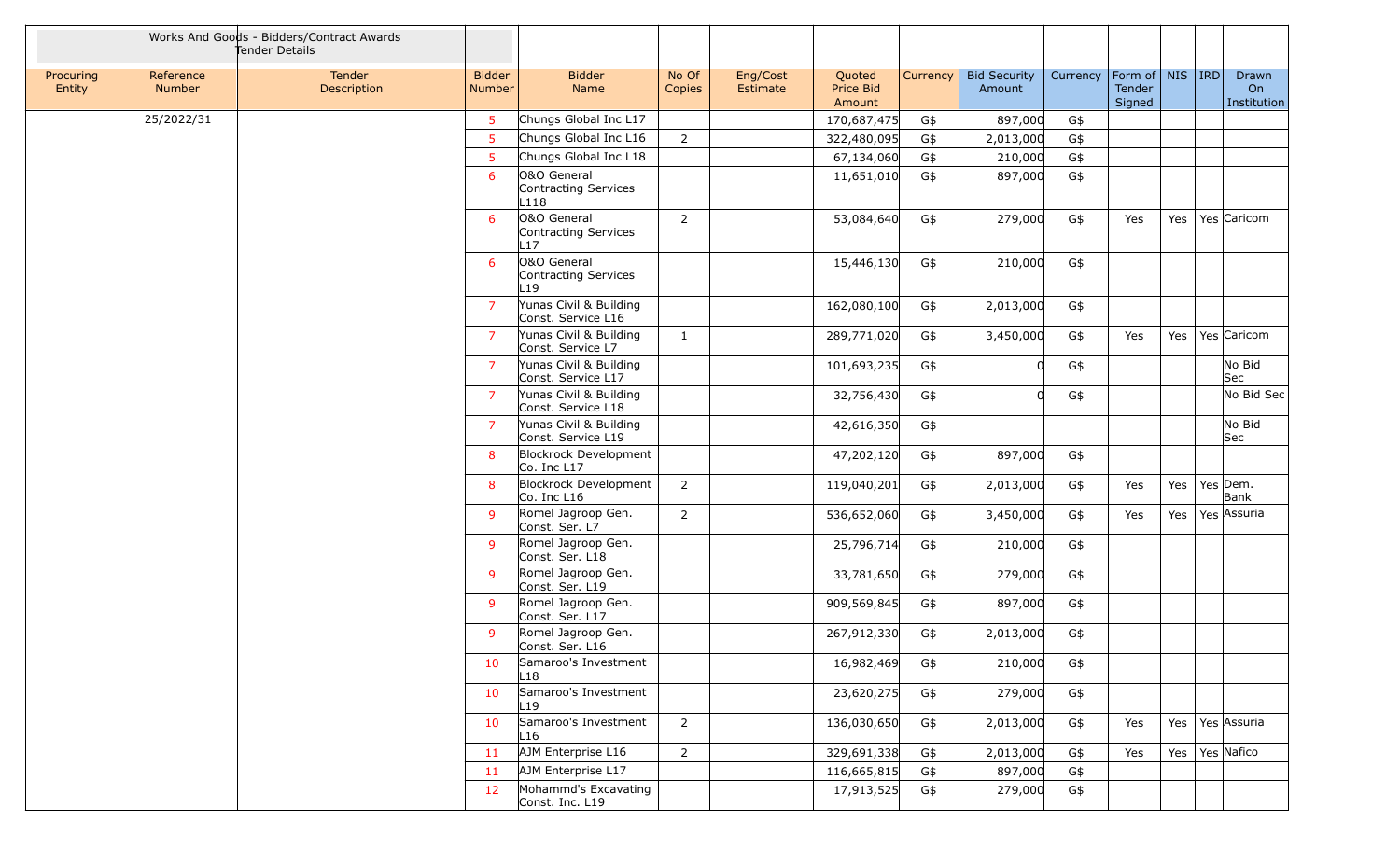|                     |                     | Works And Goods - Bidders/Contract Awards<br>Tender Details |                                |                                               |                 |                      |                               |          |                               |          |                                                |     |                            |
|---------------------|---------------------|-------------------------------------------------------------|--------------------------------|-----------------------------------------------|-----------------|----------------------|-------------------------------|----------|-------------------------------|----------|------------------------------------------------|-----|----------------------------|
| Procuring<br>Entity | Reference<br>Number | Tender<br>Description                                       | <b>Bidder</b><br><b>Number</b> | <b>Bidder</b><br>Name                         | No Of<br>Copies | Eng/Cost<br>Estimate | Quoted<br>Price Bid<br>Amount | Currency | <b>Bid Security</b><br>Amount | Currency | Form of   NIS   IRD<br><b>Tender</b><br>Signed |     | Drawn<br>On<br>Institution |
|                     | 25/2022/31          |                                                             | 12                             | Mohammd's Excavating<br>Const. Inc. L18       |                 |                      | 17,652,705                    | G\$      | 210,000                       | G\$      |                                                |     |                            |
|                     |                     |                                                             | 12                             | Mohammd's Excavating<br>Const. Inc. L16       | $\mathbf{1}$    |                      | 127,952,003                   | G\$      | 2,013,000                     | G\$      | Yes                                            | Yes | Yes Assuria                |
|                     |                     |                                                             | 12                             | Mohammd's Excavating<br>Const. Inc. L17       |                 |                      | 55,653,675                    | G\$      | 897,000                       | G\$      |                                                |     |                            |
|                     |                     |                                                             | 13                             | Ivor Allen L16                                | $\overline{2}$  |                      | 139,943,580                   | G\$      | 2,013,000                     | G\$      | Yes                                            |     | Yes   Yes Assuria          |
|                     |                     |                                                             | 13                             | Ivor Allen L18                                |                 |                      | 18,789,981                    | G\$      | 210,000                       | G\$      |                                                |     |                            |
|                     |                     |                                                             | 13                             | Ivor Allen L17                                |                 |                      | 63,623,270                    | G\$      | 897,000                       | G\$      |                                                |     |                            |
|                     |                     |                                                             | 13                             | Ivor Allen L19                                |                 |                      | 21,275,940                    | G\$      | 279,000                       | G\$      |                                                |     |                            |
|                     |                     |                                                             | 14                             | Mekdeci Machinery &<br>Const. Inc. L17        |                 |                      | 49,938,336                    | G\$      | 897,000                       | G\$      |                                                |     |                            |
|                     |                     |                                                             | 14                             | Mekdeci Machinery &<br>Const. Inc. L16        | $\overline{2}$  |                      | 113,934,555                   | G\$      | 2,013,000                     | G\$      | Yes                                            | Yes | Yes Dem.<br>Bank           |
|                     |                     |                                                             | 15                             | Eron Lall Civil Eng.<br>Works. L17            |                 |                      | 128,690,153                   | G\$      | 897,000                       | G\$      |                                                |     |                            |
|                     |                     |                                                             | 15                             | Eron Lall Civil Eng.<br>Works. L16            | $\overline{2}$  |                      | 238,752,150                   | G\$      | 2,013,000                     | G\$      | Yes                                            | Yes | Yes Assuria                |
|                     |                     |                                                             | 16                             | C. Jorree Farming &<br>Contrac. Ser. L17      |                 |                      | 56,555,441                    | G\$      | 897,000                       | G\$      |                                                |     |                            |
|                     |                     |                                                             | 16                             | C. Jorree Farming &<br>Contrac. Ser. L16      | $\overline{2}$  |                      | 129,738,053                   | G\$      | 2,013,000                     | G\$      | Yes                                            | Yes | Yes Caricom                |
|                     |                     |                                                             | 17                             | KP Thomas & Sons<br>Contracting Inc L16       |                 |                      | 176,991,780                   | G\$      | 2,013,000                     | G\$      |                                                |     |                            |
|                     |                     |                                                             | 17                             | KP Thomas & Sons<br>Contracting Inc L7        | $\overline{2}$  |                      | 326,265,660                   | G\$      | 3,450,000                     | G\$      | Yes                                            | Yes | Yes Assuria                |
|                     |                     |                                                             | 18                             | AG Mining &<br>Construction L18               |                 |                      | 13,502,002                    | G\$      | 210,000                       | G\$      |                                                |     |                            |
|                     |                     |                                                             | 18                             | AG Mining &<br>Construction L19               |                 |                      | 17,471,317                    | G\$      | 279,000                       | G\$      |                                                |     |                            |
|                     |                     |                                                             | 18                             | AG Mining &<br>Construction L17               | $\overline{2}$  |                      | 58,161,757                    | G\$      | 897,000                       | G\$      | Yes                                            |     | Yes   Yes   Nafico         |
|                     |                     |                                                             | 19                             | Modern Construction &<br>Trucking Service L16 |                 |                      | 134,964,081                   | G\$      | 2,013,000                     | G\$      |                                                |     |                            |
|                     |                     |                                                             | 19                             | Modern Construction &<br>Trucking Service L18 |                 |                      | 13,439,895                    | G\$      | 210,000                       | G\$      |                                                |     |                            |
|                     |                     |                                                             | 19                             | Modern Construction &<br>Trucking Service L17 |                 |                      | 57,020,974                    | G\$      | 897,000                       | G\$      |                                                |     |                            |
|                     |                     |                                                             | 19                             | Modern Construction &<br>Trucking Service L19 |                 |                      | 17,701,509                    | G\$      | 279,000                       | G\$      |                                                |     |                            |
|                     |                     |                                                             | 19                             | Modern Construction &<br>Trucking Service L7  | $2^{\circ}$     |                      | 219,704,861                   | G\$      | 3,450,000                     | G\$      | Yes                                            |     | Yes   Yes   Assuria        |
|                     |                     |                                                             | 20                             | Int'l Imports & Supplies<br>L17               |                 |                      | 54,103,417                    | G\$      | 897,000                       | G\$      |                                                |     |                            |
|                     |                     |                                                             | 20                             | Int'l Imports & Supplies<br>L16               | $2^{\circ}$     |                      | 132,407,885                   | G\$      | 2,013,000                     | $G$ \$   | Yes                                            | Yes | Yes Premier<br>Ins         |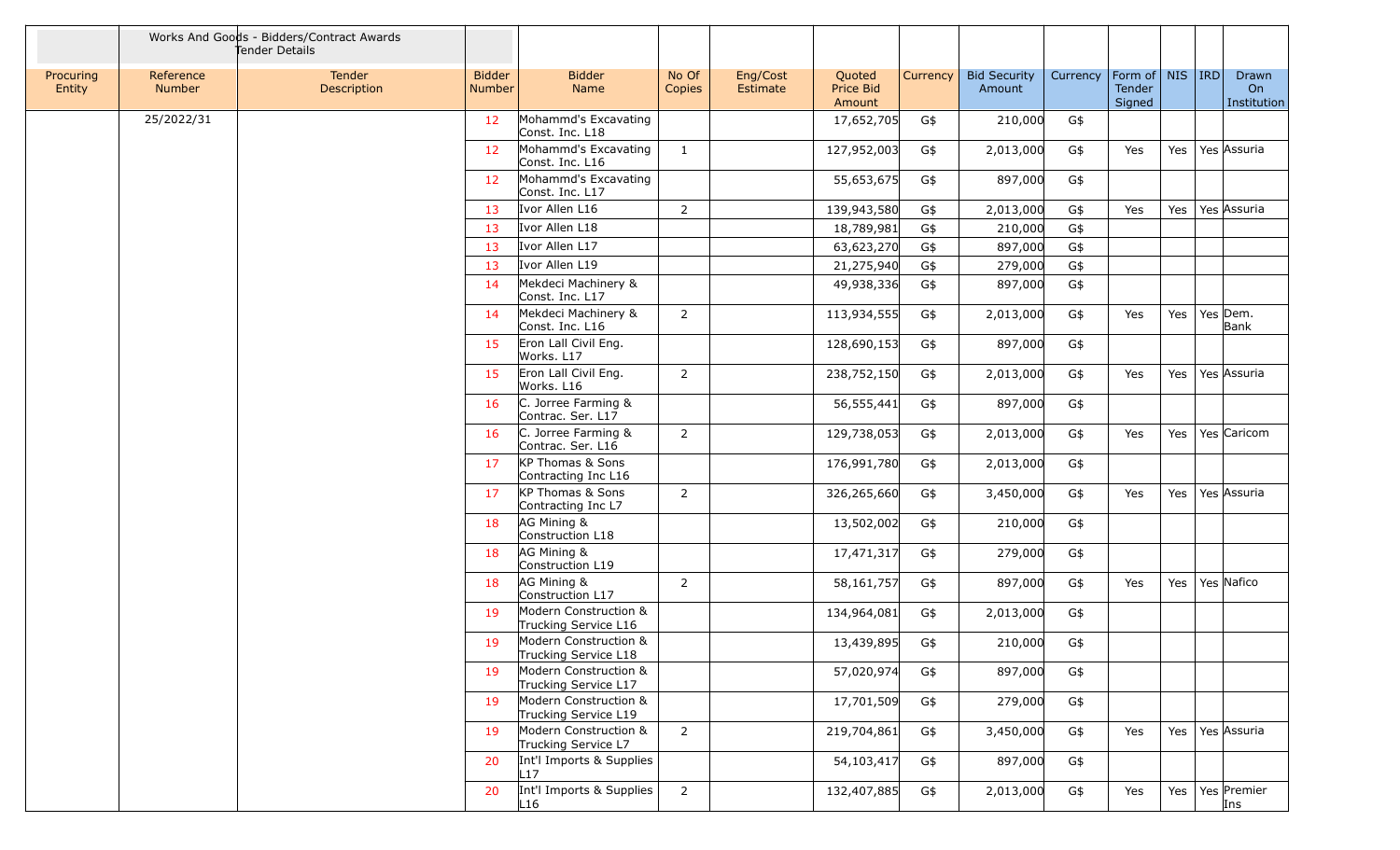|                     |                            | Works And Goods - Bidders/Contract Awards<br>Tender Details                                                                                                                                                                                                                  |                                |                                             |                 |                      |                               |          |                               |          |                                         |     |                            |
|---------------------|----------------------------|------------------------------------------------------------------------------------------------------------------------------------------------------------------------------------------------------------------------------------------------------------------------------|--------------------------------|---------------------------------------------|-----------------|----------------------|-------------------------------|----------|-------------------------------|----------|-----------------------------------------|-----|----------------------------|
| Procuring<br>Entity | Reference<br><b>Number</b> | Tender<br>Description                                                                                                                                                                                                                                                        | <b>Bidder</b><br><b>Number</b> | <b>Bidder</b><br>Name                       | No Of<br>Copies | Eng/Cost<br>Estimate | Quoted<br>Price Bid<br>Amount | Currency | <b>Bid Security</b><br>Amount | Currency | Form of   NIS   IRD<br>Tender<br>Signed |     | Drawn<br>On<br>Institution |
|                     | 25/2022/31                 |                                                                                                                                                                                                                                                                              | 21                             | <b>CAB</b> Construction<br>Services L17     | $\overline{2}$  |                      | 56,334,390                    | G\$      | 897,000                       | G\$      | Yes                                     | Yes | Yes Caricom                |
|                     |                            |                                                                                                                                                                                                                                                                              | 22                             | Condor Construction Inc<br>⊥17              |                 |                      | 58,413,516                    | G\$      | 897,000                       | G\$      |                                         |     |                            |
|                     |                            |                                                                                                                                                                                                                                                                              | 22                             | Condor Construction Inc<br>$-19$            |                 |                      | 18,426,450                    | G\$      | 279,000                       | G\$      |                                         |     |                            |
|                     |                            |                                                                                                                                                                                                                                                                              | 22                             | Condor Construction Inc<br>L16              | 2               |                      | 128,911,545                   | G\$      | 2,013,000                     | G\$      | Yes                                     | Yes | Yes Assuria                |
|                     |                            |                                                                                                                                                                                                                                                                              | 22                             | Condor Construction Inc<br>L18              |                 |                      | 13,616,358                    | G\$      | 210,000                       | G\$      |                                         |     |                            |
|                     |                            |                                                                                                                                                                                                                                                                              | 23                             | N&S General Eng. &<br>Contract. Services L7 | $\overline{2}$  |                      | 245,303,646                   | G\$      | 3,450,000                     | G\$      | Yes                                     | Yes | Yes Caricom                |
|                     |                            |                                                                                                                                                                                                                                                                              | -24                            | <b>BDE Reclycing L19</b>                    |                 |                      | 16,233,252                    | G\$      | 897,000                       | G\$      |                                         |     |                            |
|                     |                            |                                                                                                                                                                                                                                                                              | -24                            | <b>BDE Reclycing L18</b>                    |                 |                      | 12,046,419                    | G\$      | 210,000                       | G\$      |                                         |     |                            |
|                     |                            |                                                                                                                                                                                                                                                                              | -24                            | <b>BDE Reclycing L17</b>                    | $\overline{2}$  |                      | 57,814,234                    | G\$      | 297,000                       | G\$      | Yes                                     | Yes | Yes Caricom                |
|                     |                            |                                                                                                                                                                                                                                                                              | 25                             | H. Nauth & Sons L16                         |                 |                      | 190,377,915                   | G\$      | 2,013,000                     | G\$      |                                         |     |                            |
|                     |                            |                                                                                                                                                                                                                                                                              | 25                             | H. Nauth & Sons L7                          | $\overline{2}$  |                      | 329,961,345                   | G\$      | 3,450,000                     | G\$      | Yes                                     | Yes | Yes Nafico                 |
|                     |                            |                                                                                                                                                                                                                                                                              | 26                             | R. Razac Business<br>Enterprise L18         |                 | 14,055,342           | 14,558,552                    | G\$      | 210,000                       | G\$      |                                         |     |                            |
|                     |                            |                                                                                                                                                                                                                                                                              | 26                             | R. Razac Business<br>Enterprise L7          | 2               | 230,000,000          | 230,683,182                   | G\$      | 3,450,000                     | G\$      | Yes                                     | Yes | Yes Premier<br>Ins         |
|                     |                            |                                                                                                                                                                                                                                                                              | 26                             | R. Razac Business<br>Enterprise L19         |                 | 18,655,770           | 18,532,269                    | G\$      | 279,000                       | G\$      |                                         |     |                            |
|                     |                            |                                                                                                                                                                                                                                                                              | 26                             | R. Razac Business<br>Enterprise L16         |                 |                      | 134,221,605 134,996,745       | G\$      | 2,013,000                     | G\$      |                                         |     |                            |
|                     |                            |                                                                                                                                                                                                                                                                              | 26                             | R. Razac Business<br>Enterprise L17         |                 | 59,886,414           | 59,764,401                    | G\$      | 897,000                       | G\$      |                                         |     |                            |
|                     |                            |                                                                                                                                                                                                                                                                              | 27                             | <b>RIM Construction Inc</b><br>L16          | $\overline{2}$  |                      | 124,342,943                   | G\$      | 2,013,000                     | G\$      | Yes                                     | Yes | Yes Premier<br>Ins         |
|                     |                            |                                                                                                                                                                                                                                                                              |                                | 84                                          |                 |                      | 11,651,010                    |          |                               |          |                                         |     |                            |
|                     | 26/2022/31                 | Hinterland Roads 2022, Region 1 Lots<br>1- Rehabilitation/ Construction of<br>Moruca Main Access (Phase 3) 1 Km,<br>Lot 2- Rehabilitation/ Construction of<br>Mabaruma to Hosororo 1 Km, Lot 3-<br>Rehabilitation / Construction of Wanaina<br>to Yarakita, Lot 4- Rehabilit | $\mathbf{1}$                   | Z&H Investment Inc L6                       |                 |                      | 112,327,299                   | G\$      | 1,581,000                     | G\$      |                                         |     |                            |
|                     |                            |                                                                                                                                                                                                                                                                              |                                | Z&H Investment Inc L2                       | $\mathbf{1}$    |                      | $0 \mid 219,011,415$          | G\$      | 3,031,500                     | G\$      | Yes                                     | Yes | Yes Caricom                |
|                     |                            |                                                                                                                                                                                                                                                                              | -2                             | KP THomas & Sons<br>Contracting Inc L1      | $\overline{2}$  |                      | 223,411,073                   | G\$      | 3,033,000                     | G\$      | Yes                                     | Yes | Yes Assuria                |
|                     |                            |                                                                                                                                                                                                                                                                              | 2                              | KP THomas & Sons<br>Contracting Inc L6      |                 |                      | 110,013,225                   | G\$      | 1,581,000                     | G\$      |                                         |     |                            |
|                     |                            |                                                                                                                                                                                                                                                                              | 2                              | KP THomas & Sons<br>Contracting Inc L3      |                 |                      | 54,259,958                    | G\$      | 789,000                       | G\$      |                                         |     |                            |
|                     |                            |                                                                                                                                                                                                                                                                              | 2                              | KP THomas & Sons<br>Contracting Inc L5      |                 |                      | 53,994,570                    | G\$      | 789,000                       | G\$      |                                         |     |                            |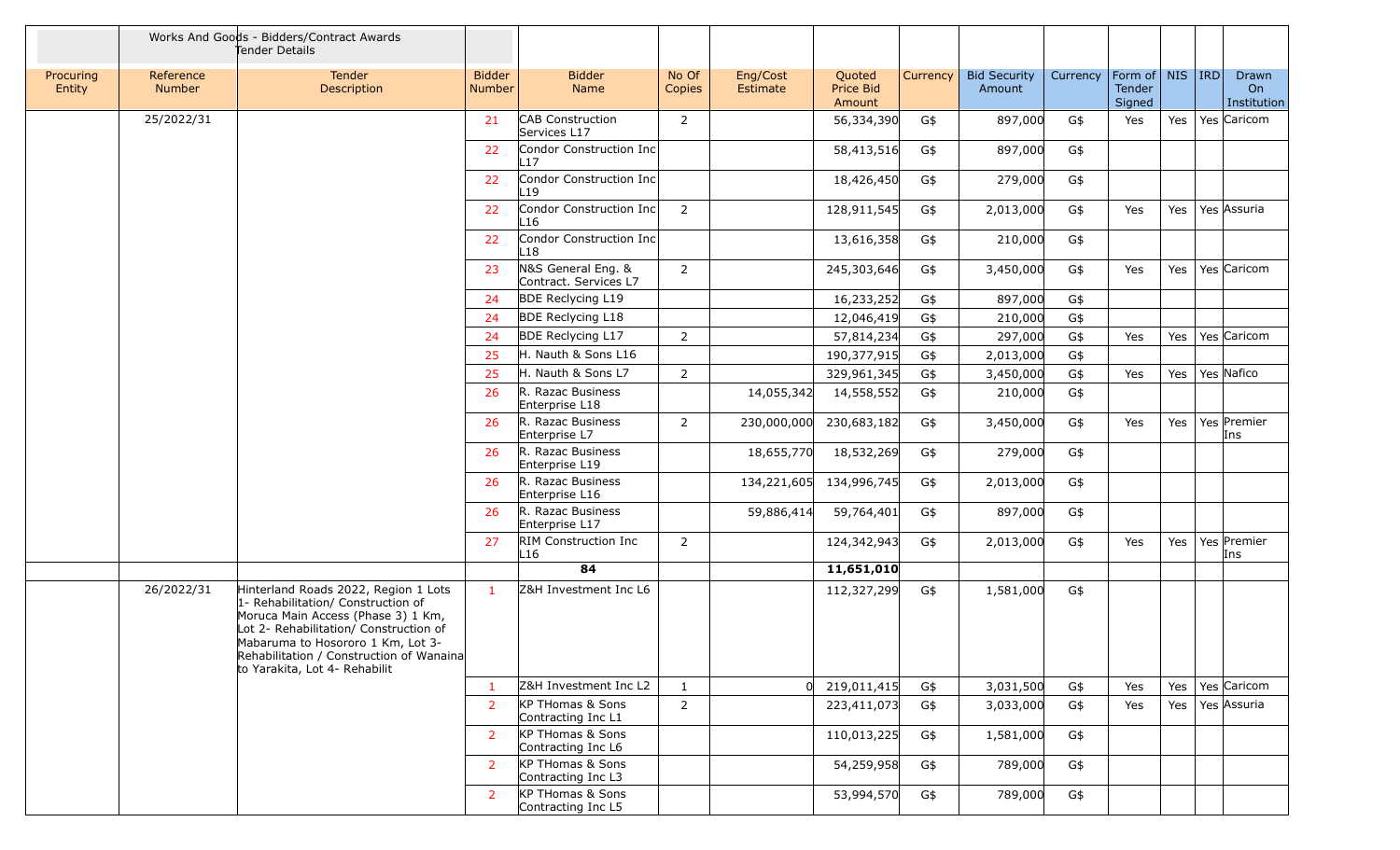|                     |                            | Works And Goods - Bidders/Contract Awards<br>Tender Details |                                |                                              |                 |                      |                               |          |                               |          |                                           |     |                                                        |
|---------------------|----------------------------|-------------------------------------------------------------|--------------------------------|----------------------------------------------|-----------------|----------------------|-------------------------------|----------|-------------------------------|----------|-------------------------------------------|-----|--------------------------------------------------------|
| Procuring<br>Entity | Reference<br><b>Number</b> | Tender<br>Description                                       | <b>Bidder</b><br><b>Number</b> | <b>Bidder</b><br>Name                        | No Of<br>Copies | Eng/Cost<br>Estimate | Quoted<br>Price Bid<br>Amount | Currency | <b>Bid Security</b><br>Amount | Currency | Form of   NIS   IRD  <br>Tender<br>Signed |     | Drawn<br>On<br>Institution                             |
|                     | 26/2022/31                 |                                                             | $\overline{2}$                 | KP THomas & Sons<br>Contracting Inc L2       |                 |                      | 213,611,025                   | G\$      | 3,031,500                     | G\$      |                                           |     |                                                        |
|                     |                            |                                                             | 3                              | KP THomas & Sons<br>Contracting Inc L5       |                 |                      | 51,489,249                    | G\$      | 789,000                       | G\$      |                                           |     |                                                        |
|                     |                            |                                                             | 3                              | Int'l Import & Supplies<br>L3                | $\overline{2}$  |                      | 50,651,349                    | G\$      | 789,000                       | G\$      |                                           |     |                                                        |
|                     |                            |                                                             | $\overline{4}$                 | Ican Engineering &<br>Construction L5        |                 |                      | 51,647,925                    | G\$      | 789,000                       | G\$      |                                           |     |                                                        |
|                     |                            |                                                             | $\overline{4}$                 | Ican Engineering &<br>Construction L4        |                 |                      | 42,000,000                    | G\$      | 649,500                       | G\$      |                                           |     |                                                        |
|                     |                            |                                                             | $\overline{4}$                 | Ican Engineering &<br>Construction L3        | $\overline{2}$  |                      | 51,647,925                    | G\$      | 789,000                       | G\$      | Yes                                       | Yes | Yes Assuria                                            |
|                     |                            |                                                             | 5                              | VJ Persaud & Sons<br>Contracting Services L4 |                 |                      | 41,527,500                    | G\$      | 649,500                       | G\$      |                                           |     | Caricom<br>(Does not<br>have<br>stamp)                 |
|                     |                            |                                                             | 5                              | VJ Persaud & Sons<br>Contracting Services L1 | $\mathbf{1}$    |                      | 185,542,665                   | G\$      | 3,033,000                     | G\$      | Yes                                       | Yes | Yes Caricom<br>(Does not<br>have<br>stamp)             |
|                     |                            |                                                             | 6                              | Aruca Investment L5                          |                 |                      | 52,113,600                    | G\$      | 1,581,000                     | G\$      |                                           |     |                                                        |
|                     |                            |                                                             | 6                              | Aruca Investment L4                          |                 |                      | 490,066,500                   | G\$      | 649,500                       | G\$      |                                           |     |                                                        |
|                     |                            |                                                             | 6                              | Aruca Investment L3                          |                 |                      | 52,113,600                    | G\$      | 789,000                       | G\$      |                                           |     |                                                        |
|                     |                            |                                                             | 6                              | Aruca Investment L2                          |                 |                      | 198,590,043                   | G\$      | 3,031,500                     | G\$      |                                           |     |                                                        |
|                     |                            |                                                             | 6                              | Aruca Investment L1                          | $\overline{2}$  |                      | 201,376,350                   | G\$      | 3,033,000                     | $G\$     | Yes                                       |     | Yes   Yes   Caricom                                    |
|                     |                            |                                                             | $\overline{7}$                 | H. Nauth & Sons L6                           |                 |                      | 145,082,784                   | G\$      | 1,581,000                     | G\$      |                                           |     |                                                        |
|                     |                            |                                                             | $\overline{7}$                 | H. Nauth & Sons L2                           |                 |                      | 266,646,975                   | G\$      | 3,031,500                     | G\$      |                                           |     |                                                        |
|                     |                            |                                                             | $\overline{7}$                 | H. Nauth & Sons L1                           | $\overline{2}$  |                      | 291,986,646                   | G\$      | 3,033,000                     | G\$      | Yes                                       |     | Yes   Yes   Nafico                                     |
|                     |                            |                                                             | 8                              | United Contracting<br>Supplies L2            |                 |                      | 194,020,785                   | G\$      |                               |          |                                           |     | Caricom (<br>Does not<br>have<br>revenue<br>stamp)     |
|                     |                            |                                                             | 8                              | United Contracting<br>Supplies L1            | $\mathbf{1}$    |                      | 193,054,428                   | G\$      | 3,033,000                     | G\$      | Yes                                       | Yes | Yes Caricom (<br>Does not<br>have<br>revenue<br>stamp) |
|                     |                            |                                                             | 9                              | Renozone Enterprise Inc<br>L4                |                 |                      | 38,992,800                    | G\$      | 649,500                       | G\$      |                                           |     |                                                        |
|                     |                            |                                                             | 9                              | Renozone Enterprise Inc<br>L3.               | $\overline{2}$  |                      | 48,523,125                    | G\$      | 789,000                       | G\$      | Yes                                       |     | Yes   Yes Assuria                                      |
|                     |                            |                                                             | 10                             | Mohamed Ramzanali<br>Khan Const. L1          | $2^{\circ}$     |                      | 197,015,910                   | G\$      | 3,033,000                     | G\$      | Yes                                       |     | Yes   Yes   Nafico                                     |
|                     |                            |                                                             | 10                             | Mohamed Ramzanali<br>Khan Const. L4          |                 |                      | 41,475,000                    | G\$      | 649,500                       | G\$      |                                           |     |                                                        |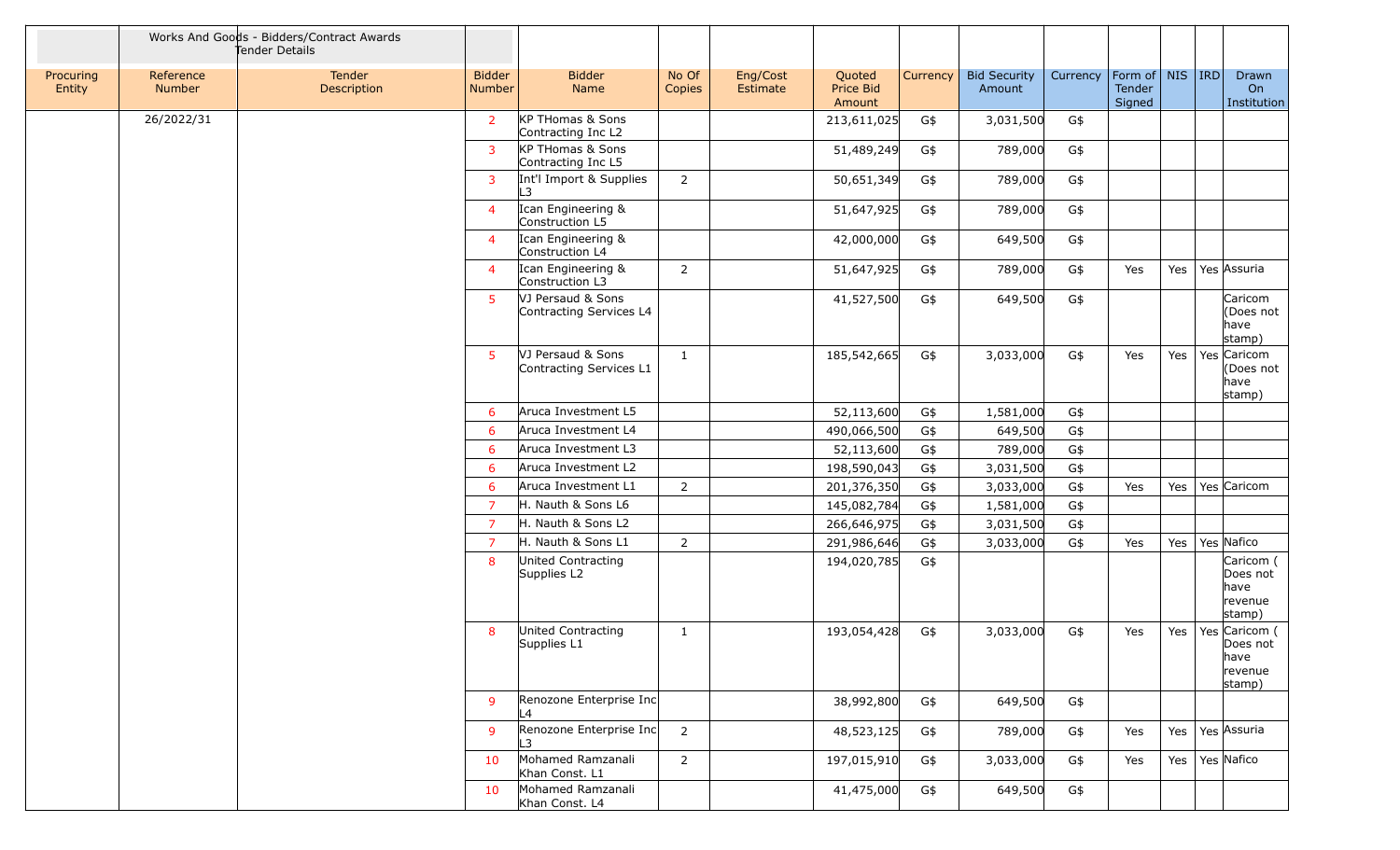|                     |                            | Works And Goods - Bidders/Contract Awards<br>Tender Details |                                |                                          |                 |                      |                               |          |                               |          |                                         |     |                            |
|---------------------|----------------------------|-------------------------------------------------------------|--------------------------------|------------------------------------------|-----------------|----------------------|-------------------------------|----------|-------------------------------|----------|-----------------------------------------|-----|----------------------------|
| Procuring<br>Entity | Reference<br><b>Number</b> | Tender<br>Description                                       | <b>Bidder</b><br><b>Number</b> | <b>Bidder</b><br>Name                    | No Of<br>Copies | Eng/Cost<br>Estimate | Quoted<br>Price Bid<br>Amount | Currency | <b>Bid Security</b><br>Amount | Currency | Form of   NIS   IRD<br>Tender<br>Signed |     | Drawn<br>On<br>Institution |
|                     | 26/2022/31                 |                                                             | 11                             | Builders HW Gen. Sup.<br>& Const. L6     |                 |                      | 97,723,080                    | G\$      | 1,581,000                     | G\$      |                                         |     |                            |
|                     |                            |                                                             | 11                             | Builders HW Gen. Sup.<br>& Const. L5     |                 |                      | 46,356,450                    | G\$      | 789,000                       | G\$      |                                         |     |                            |
|                     |                            |                                                             | 11                             | Builders HW Gen. Sup.<br>& Const. L4     |                 |                      | 42,042,000                    | G\$      | 649,500                       | G\$      |                                         |     |                            |
|                     |                            |                                                             | 11                             | Builders HW Gen. Sup.<br>& Const. L3     |                 |                      | 45,293,325                    | G\$      | 789,000                       | G\$      |                                         |     |                            |
|                     |                            |                                                             | 11                             | Builders HW Gen. Sup.<br>& Const. L2     |                 |                      | 194,385,975                   | G\$      | 3,031,500                     | G\$      |                                         |     |                            |
|                     |                            |                                                             | 11                             | Builders HW Gen. Sup.<br>& Const. L1     | $\overline{2}$  |                      | 194,247,690                   | G\$      | 3,033,000                     | G\$      | Yes                                     |     | Yes   Yes   Assuria        |
|                     |                            |                                                             | 12                             | Yunas Civil & Building<br>Const. Ser. L3 |                 |                      | 76,672,050                    | G\$      |                               |          |                                         |     | No Bid<br>Sec.             |
|                     |                            |                                                             | 12                             | Yunas Civil & Building<br>Const. Ser. L6 |                 |                      | 104,990,210                   | G\$      | 1,581,000                     | G\$      |                                         |     |                            |
|                     |                            |                                                             | 12                             | Yunas Civil & Building<br>Const. Ser. L5 |                 |                      | 77,348,250                    | G\$      | 789,000                       | G\$      |                                         |     |                            |
|                     |                            |                                                             | 12                             | Yunas Civil & Building<br>Const. Ser. L4 |                 |                      | 68,302,500                    | G\$      | 649,500                       | G\$      |                                         |     |                            |
|                     |                            |                                                             | 12                             | Yunas Civil & Building<br>Const. Ser. L2 |                 |                      | 224,899,550                   | G\$      | 3,031,500                     | G\$      |                                         |     |                            |
|                     |                            |                                                             | 12                             | Yunas Civil & Building<br>Const. Ser. L1 | $\mathbf{1}$    |                      | 253,224,720                   | G\$      | 3,033,000                     | G\$      | Yes                                     | Yes | Yes Caricom                |
|                     |                            |                                                             | 13                             | Eron Lall Civil<br>Engineering Works L3  |                 |                      | 51,509,590                    | G\$      | 789,000                       |          |                                         |     |                            |
|                     |                            |                                                             | 13                             | Eron Lall Civil<br>Engineering Works L2  |                 |                      | 196,603,385                   | G\$      | 3,031,500                     |          |                                         |     |                            |
|                     |                            |                                                             | 13                             | Eron Lall Civil<br>Engineering Works L4  |                 |                      | 42,042,000                    | G\$      | 649,500                       |          |                                         |     |                            |
|                     |                            |                                                             | 13                             | Eron Lall Civil<br>Engineering Works L1  | $\overline{2}$  |                      | 201,326,580                   | G\$      | 3,033,000                     | G\$      | Yes                                     |     | Yes   Yes   Assuria        |
|                     |                            |                                                             | 13                             | Eron Lall Civil<br>Engineering Works L6  | $\mathbf{0}$    | 105,449,547          | 99,270,255                    | G\$      | 1,581,000                     | G\$      |                                         |     |                            |
|                     |                            |                                                             | 13                             | Eron Lall Civil<br>Engineering Works L5  |                 |                      | 51,744,440                    | G\$      | 789,500                       |          |                                         |     |                            |
|                     |                            |                                                             | 14                             | Deowdat Singh<br>Construction Firm L1    | $\overline{2}$  |                      | 196,320,665                   | G\$      | 3,033,000                     | G\$      | Yes                                     |     | Yes   Yes   Caricom        |
|                     |                            |                                                             | 14                             | Deowdat Singh<br>Construction Firm L6    |                 |                      | 98,660,310                    | G\$      | 1,581,000                     | G\$      |                                         |     |                            |
|                     |                            |                                                             | 14                             | Deowdat Singh<br>Construction Firm L2    |                 |                      | 189,614,400                   | G\$      | 3,031,500                     | G\$      |                                         |     |                            |
|                     |                            |                                                             | 15                             | Deowdat Singh<br>Construction Firm L6    |                 |                      | 96,673,080                    | G\$      | 1,581,000                     | G\$      |                                         |     |                            |
|                     |                            |                                                             | 15                             | Builders Eng. L5                         | $\overline{2}$  |                      | 47,931,450                    | G\$      | 789,000                       | G\$      | Yes                                     |     | Yes   Yes   Assuria        |
|                     |                            |                                                             | 16                             | Supreme Contracting &<br>Supplies L4     |                 | 43,312,500           | 40,162,500                    | G\$      | 649,500                       | G\$      |                                         |     |                            |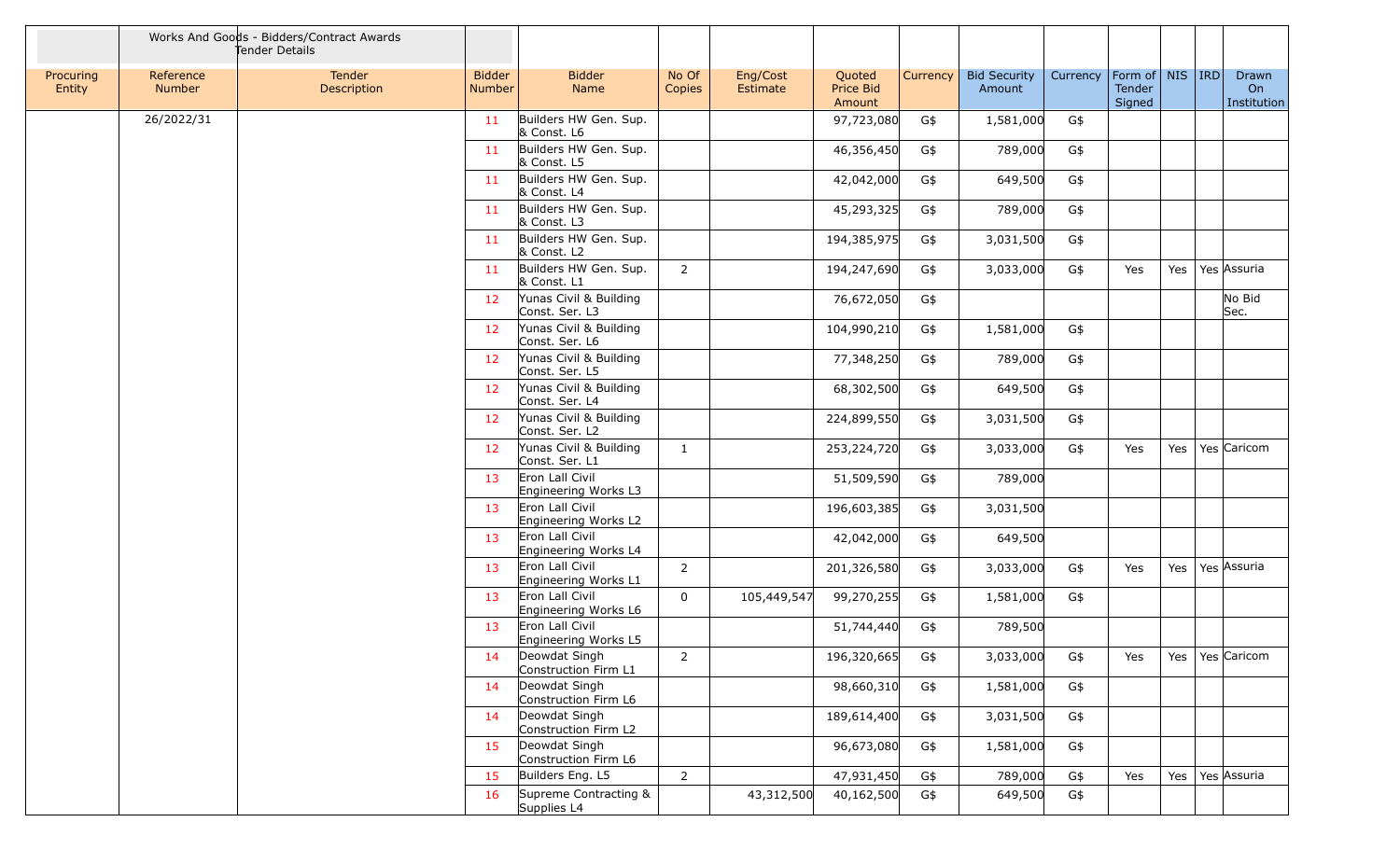|                     |                     | Works And Goods - Bidders/Contract Awards<br>Tender Details                                                                                                                                                                                                                |                                |                                         |                 |                         |                               |          |                               |          |                                         |     |             |                                                        |
|---------------------|---------------------|----------------------------------------------------------------------------------------------------------------------------------------------------------------------------------------------------------------------------------------------------------------------------|--------------------------------|-----------------------------------------|-----------------|-------------------------|-------------------------------|----------|-------------------------------|----------|-----------------------------------------|-----|-------------|--------------------------------------------------------|
| Procuring<br>Entity | Reference<br>Number | Tender<br>Description                                                                                                                                                                                                                                                      | <b>Bidder</b><br><b>Number</b> | <b>Bidder</b><br>Name                   | No Of<br>Copies | Eng/Cost<br>Estimate    | Quoted<br>Price Bid<br>Amount | Currency | <b>Bid Security</b><br>Amount | Currency | Form of   NIS   IRD<br>Tender<br>Signed |     |             | Drawn<br>On<br>Institution                             |
|                     | 26/2022/31          |                                                                                                                                                                                                                                                                            | 16                             | Supreme Contracting &<br>Supplies L5    |                 | 52,650,675              | 47,451,600                    | G\$      | 789,000                       | G\$      |                                         |     |             |                                                        |
|                     |                     |                                                                                                                                                                                                                                                                            | 16                             | Supreme Contracting &<br>Supplies L3    |                 | 52,650,675              | 47,352,375                    | G\$      | 789,000                       | G\$      |                                         |     |             |                                                        |
|                     |                     |                                                                                                                                                                                                                                                                            | 16                             | Supreme Contracting &<br>Supplies L2    |                 | 202,194,211             | 19,022,870                    | G\$      | 3,031,500                     | G\$      |                                         |     |             |                                                        |
|                     |                     |                                                                                                                                                                                                                                                                            | 16                             | Supreme Contracting &<br>Supplies L1    | $\overline{2}$  | 202,236,720             | 193,311,510                   | G\$      | 3,033,000                     | G\$      | Yes                                     | Yes |             | Yes Caricom (<br>Does not<br>have<br>reveneu<br>stamp) |
|                     |                     |                                                                                                                                                                                                                                                                            |                                | 56                                      |                 |                         | 19,022,870                    |          |                               |          |                                         |     |             |                                                        |
|                     | 27/2022/31          | Hinterland Roads 2022, Region8 & 9<br>Lots 10- Rehabilitation/ Construction of<br>Mahdia Main Access (Phase 2) Lot 11-<br>Realignment of Tiger Hill mahdia Main<br>Access Lot 12-Rehabilitation of Internal<br>Roads (Tabatinga Drive) Lethem Lot 13-<br>Rehabilitation of | $\mathbf{1}$                   | Renozone Enterprise Inc<br>L14          | $\overline{2}$  | $\Omega$                | 154,977,375                   | G\$      | 1,293,000                     | G\$      | Yes                                     | Yes |             | Yes Assuria                                            |
|                     |                     |                                                                                                                                                                                                                                                                            | 2                              | H. Nauth & Sons L15                     |                 |                         | 85,003,800                    | G\$      | 1,293,000                     | G\$      |                                         |     |             |                                                        |
|                     |                     |                                                                                                                                                                                                                                                                            | $\overline{2}$                 | H. Nauth & Sons L13                     |                 |                         | 190,898,820                   | G\$      | 1,926,000                     | G\$      |                                         |     |             |                                                        |
|                     |                     |                                                                                                                                                                                                                                                                            | 2                              | H. Nauth & Sons L12                     |                 |                         | 182,848,050                   | G\$      | 2,748,000                     | G\$      |                                         |     |             |                                                        |
|                     |                     |                                                                                                                                                                                                                                                                            | 2                              | H. Nauth & Sons L14                     |                 |                         | 204,324,750                   | G\$      | 3,469,000                     | G\$      |                                         |     |             |                                                        |
|                     |                     |                                                                                                                                                                                                                                                                            | 2                              | H. Nauth & Sons L11                     |                 |                         | 85,345,300                    | G\$      | 883,515                       | G\$      |                                         |     |             |                                                        |
|                     |                     |                                                                                                                                                                                                                                                                            | $\overline{2}$                 | H. Nauth & Sons L10                     | $\overline{2}$  |                         | 127,861,902                   | G\$      | 1,642,510                     | G\$      | Yes                                     | Yes |             | Yes Nafico                                             |
|                     |                     |                                                                                                                                                                                                                                                                            | 3                              | AG Mining &<br>Construction L11         | $\overline{2}$  |                         | 52,602,637                    | G\$      | 883,515                       | G\$      | Yes                                     | Yes |             | Yes Nafico                                             |
|                     |                     |                                                                                                                                                                                                                                                                            | $\overline{4}$                 | International Imports &<br>Supplies L13 |                 |                         | 127,705,943                   | G\$      | 1,926,000                     | G\$      |                                         |     |             |                                                        |
|                     |                     |                                                                                                                                                                                                                                                                            | $\overline{4}$                 | International Imports &<br>Supplies L14 |                 |                         | 162,306,454                   | G\$      | 2,469,000                     | G\$      |                                         |     |             |                                                        |
|                     |                     |                                                                                                                                                                                                                                                                            | $\overline{4}$                 | International Imports &<br>Supplies L10 | $\overline{2}$  |                         | 57,151,695                    | G\$      | 1,642,510                     | G\$      | Yes                                     | Yes |             | Yes Premier<br>Ins                                     |
|                     |                     |                                                                                                                                                                                                                                                                            | 5                              | R.Kissoon Contracting<br>Service L12    |                 | 183,237,600             | 327,846,750                   | G\$      | 2,748,000                     | G\$      |                                         |     |             |                                                        |
|                     |                     |                                                                                                                                                                                                                                                                            | 5                              | R.Kissoon Contracting<br>Service L14    |                 | 164,653,475 228,117,750 |                               | G\$      | 2,469,000                     | G\$      |                                         |     |             |                                                        |
|                     |                     |                                                                                                                                                                                                                                                                            | 5                              | R.Kissoon Contracting<br>Service L10    | $2^{\circ}$     | 109,557,735 184,349,130 |                               | G\$      | 1,642,500                     | G\$      | Yes                                     | Yes | Yes $ GTM $ |                                                        |
|                     |                     |                                                                                                                                                                                                                                                                            | 5                              | R.Kissoon Contracting<br>Service L11    |                 |                         | 58,901,710 132,793,500        | G\$      | 883,515                       | G\$      |                                         |     |             |                                                        |
|                     |                     |                                                                                                                                                                                                                                                                            | 5.                             | R.Kissoon Contracting<br>Service L15    |                 | 86,208,780              | 80,272,500                    | G\$      | 1,293,000                     | G\$      |                                         |     |             |                                                        |
|                     |                     |                                                                                                                                                                                                                                                                            | 5                              | R.Kissoon Contracting<br>Service L13    |                 | 128,470,353 217,926,450 |                               | G\$      | 1,926,000                     | G\$      |                                         |     |             |                                                        |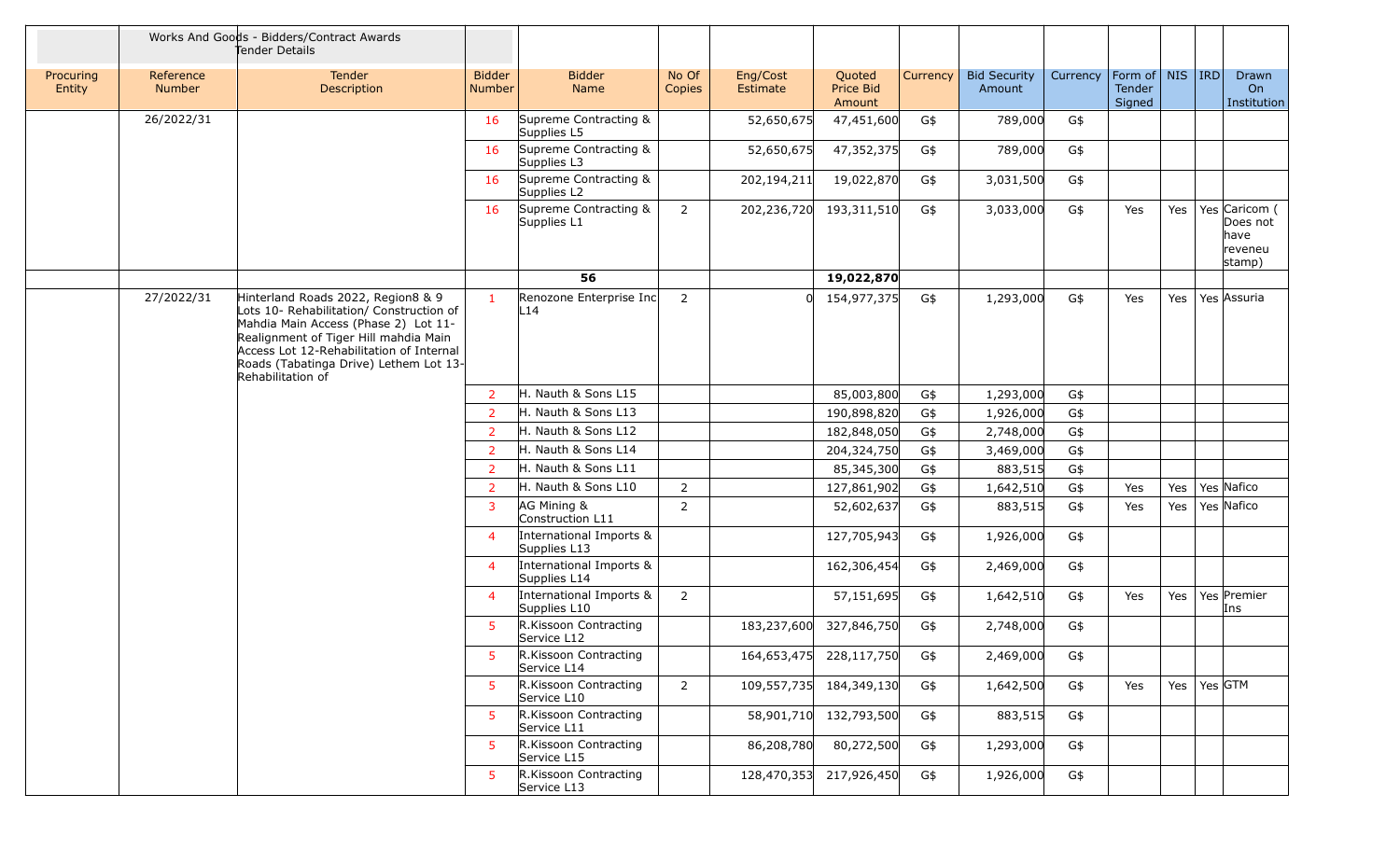|                     |                            | Works And Goods - Bidders/Contract Awards<br>Tender Details |                                |                                                      |                 |                      |                               |          |                               |          |                                         |     |                            |
|---------------------|----------------------------|-------------------------------------------------------------|--------------------------------|------------------------------------------------------|-----------------|----------------------|-------------------------------|----------|-------------------------------|----------|-----------------------------------------|-----|----------------------------|
| Procuring<br>Entity | Reference<br><b>Number</b> | Tender<br>Description                                       | <b>Bidder</b><br><b>Number</b> | <b>Bidder</b><br>Name                                | No Of<br>Copies | Eng/Cost<br>Estimate | Quoted<br>Price Bid<br>Amount | Currency | <b>Bid Security</b><br>Amount | Currency | Form of   NIS   IRD<br>Tender<br>Signed |     | Drawn<br>On<br>Institution |
|                     | 27/2022/31                 |                                                             | 6                              | Associated Construction<br>Service L14               |                 |                      | 162,199,380                   | G\$      | 2,469,000                     | G\$      |                                         |     |                            |
|                     |                            |                                                             | -6                             | Associated Construction<br>Service L13               |                 |                      | 126,557,815                   | G\$      | 1,926,000                     | G\$      |                                         |     |                            |
|                     |                            |                                                             | 6                              | <b>Associated Construction</b><br>Service L11        | $\overline{2}$  |                      | 56,674,550                    | G\$      | 883,515                       | G\$      | Yes                                     |     | Yes   Yes   Caricom<br>Ins |
|                     |                            |                                                             | 7                              | KP Thomas & Sons<br>Contracting Inc 13               |                 |                      | 207,497,798                   | G\$      | 1,926,000                     | G\$      |                                         |     |                            |
|                     |                            |                                                             | $\overline{7}$                 | KP Thomas & Sons<br>Contracting Inc 14               |                 |                      | 171,328,080                   | G\$      | 2,469,000                     | G\$      |                                         |     |                            |
|                     |                            |                                                             | 7                              | KP Thomas & Sons<br>Contracting Inc 10               | $\overline{2}$  |                      | 122,795,584                   | G\$      | 1,642,500                     | G\$      | Yes                                     | Yes | Yes Assuria                |
|                     |                            |                                                             | $\overline{7}$                 | KP Thomas & Sons<br>Contracting Inc 12               |                 |                      | 238,981,575                   | G\$      | 2,748,000                     | G\$      |                                         |     |                            |
|                     |                            |                                                             | 8                              | Theodre Faria Gen.<br>Contracting Ser. L14           |                 |                      | 158,588,325                   | G\$      | 2,469,000                     | G\$      |                                         |     |                            |
|                     |                            |                                                             | 8                              | Theodre Faria Gen.<br>Contracting Ser. L12           | 2               |                      | 182,620,357                   | G\$      | 2,748,000                     | G\$      | Yes                                     | Yes | Yes Caricom<br>Ins         |
|                     |                            |                                                             | $\mathbf{q}$                   | Chungs Global Inc L12                                |                 |                      | 407,417,850                   | G\$      | 2,748,000                     | G\$      |                                         |     |                            |
|                     |                            |                                                             | $\mathbf{q}$                   | Chungs Global Inc L14                                |                 |                      | 456,827,805                   | G\$      | 2,469,000                     | G\$      |                                         |     |                            |
|                     |                            |                                                             | 9                              | Chungs Global Inc L13                                |                 |                      | 388,394,580                   | G\$      | 1,926,000                     | G\$      |                                         |     |                            |
|                     |                            |                                                             | 9                              | Chungs Global Inc L11                                |                 |                      | 198,226,350<br>$\Omega$       | G\$      | 883,515                       | G\$      |                                         |     |                            |
|                     |                            |                                                             | 9                              | Chungs Global Inc L10                                | $\overline{2}$  |                      | 177,099,038                   | G\$      | 1,642,500                     | G\$      | Yes                                     |     | Yes   Yes Nafico           |
|                     |                            |                                                             | 10                             | D&R Construction<br><b>&amp;Machinery Rental L15</b> |                 |                      | 56,918,610                    | G\$      | 1,293,000                     | G\$      |                                         |     |                            |
|                     |                            |                                                             | 10                             | D&R Construction<br><b>&amp;Machinery Rental L12</b> | $\overline{2}$  |                      | 154,750,470                   | G\$      | 2,748,000                     | G\$      | Yes                                     | Yes | Yes Caricom<br>Ins         |
|                     |                            |                                                             | 10                             | D&R Construction<br><b>&amp;Machinery Rental L13</b> |                 |                      | 114,377,256                   | G\$      | 1,926,000                     | G\$      |                                         |     |                            |
|                     |                            |                                                             | 10                             | D&R Construction<br><b>&amp;Machinery Rental L14</b> |                 |                      | 34,193,276                    | G\$      | 2,469,000                     | G\$      |                                         |     |                            |
|                     |                            |                                                             | 11                             | Condor Construction Inc<br>$\lfloor 15 \rfloor$      |                 |                      | 72,341,745                    | G\$      | 1,293,000                     | G\$      |                                         |     |                            |
|                     |                            |                                                             | 11                             | Condor Construction Inc<br>$\_14$                    |                 |                      | 16,785,990                    | G\$      | 2,469,000                     | G\$      |                                         |     |                            |
|                     |                            |                                                             | -11                            | Condor Construction Inc<br>L13                       |                 |                      | 161,026,110                   | G\$      | 1,926,000                     | G\$      |                                         |     |                            |
|                     |                            |                                                             | 11                             | Condor Construction Inc<br>L12                       | $\overline{2}$  |                      | 169,272,600                   | G\$      | 2,748,000                     | G\$      | Yes                                     |     | Yes   Yes   Assuria        |
|                     |                            |                                                             | 12                             | Eron Lall Civil<br>Engineering Works L15             |                 |                      | 82,079,025                    | G\$      | 1,293,000                     | G\$      |                                         |     |                            |
|                     |                            |                                                             | 12                             | Eron Lall Civil<br>Engineering Works L14             |                 |                      | 184,505,055                   | G\$      | 2,469,000                     | G\$      |                                         |     |                            |
|                     |                            |                                                             | 12                             | Eron Lall Civil<br>Engineering Works L13             |                 |                      | 170,062,620                   | G\$      | 1,926,000                     | G\$      |                                         |     |                            |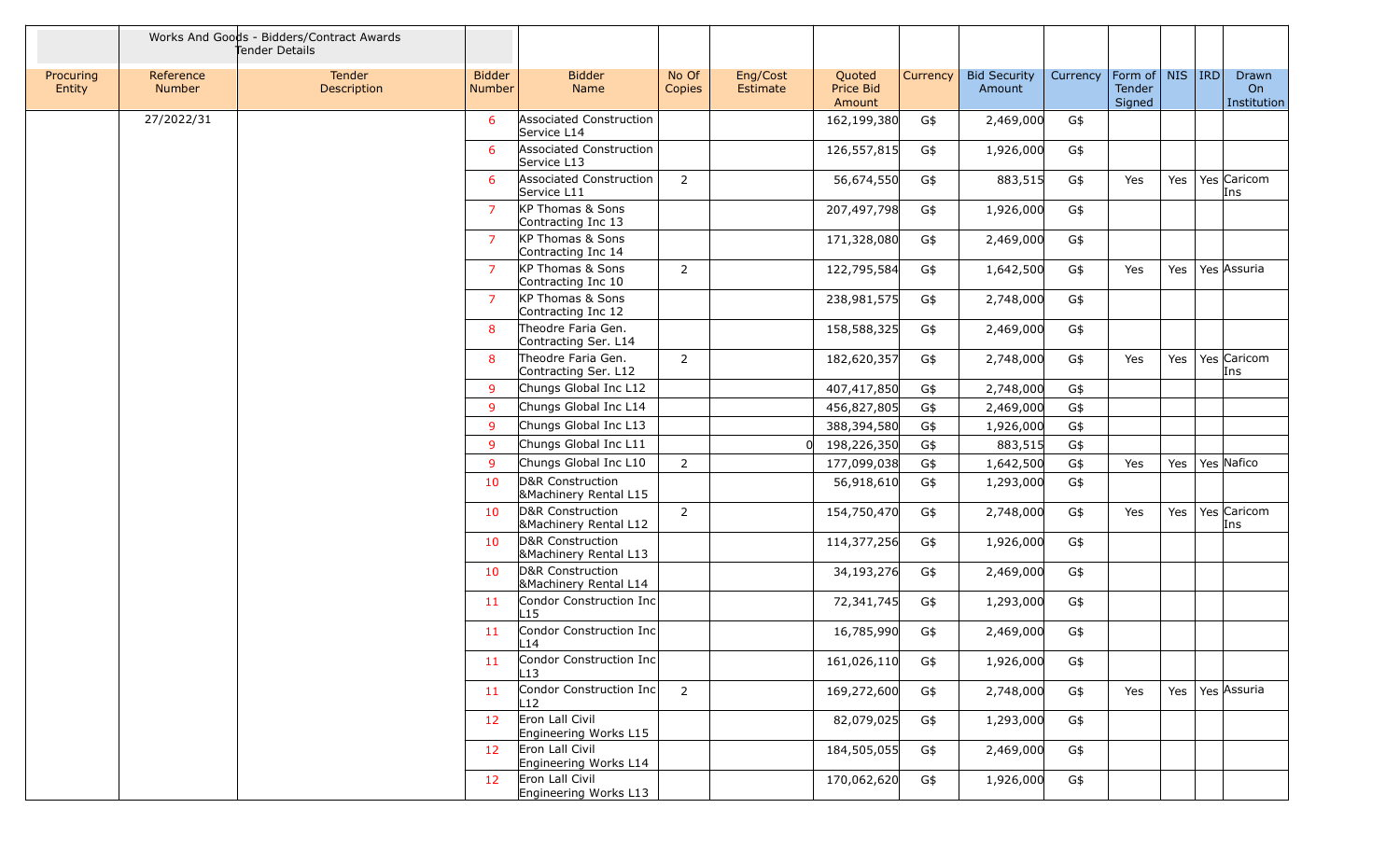|                     |                            | Works And Goods - Bidders/Contract Awards<br>Tender Details                     |                                |                                                      |                 |                      |                               |          |                               |          |                                         |     |                                |
|---------------------|----------------------------|---------------------------------------------------------------------------------|--------------------------------|------------------------------------------------------|-----------------|----------------------|-------------------------------|----------|-------------------------------|----------|-----------------------------------------|-----|--------------------------------|
| Procuring<br>Entity | Reference<br><b>Number</b> | <b>Tender</b><br>Description                                                    | <b>Bidder</b><br><b>Number</b> | <b>Bidder</b><br>Name                                | No Of<br>Copies | Eng/Cost<br>Estimate | Quoted<br>Price Bid<br>Amount | Currency | <b>Bid Security</b><br>Amount | Currency | Form of   NIS   IRD<br>Tender<br>Signed |     | Drawn<br>On<br>Institution     |
|                     | 27/2022/31                 |                                                                                 | 12                             | Eron Lall Civil<br>Engineering Works L12             |                 |                      | 23,347,800                    | G\$      | 2,748,000                     | G\$      |                                         |     |                                |
|                     |                            |                                                                                 | 12                             | Eron Lall Civil<br>Engineering Works L11             |                 |                      | 93,183,720                    | G\$      | 883,515                       | G\$      |                                         |     |                                |
|                     |                            |                                                                                 | 12                             | Eron Lall Civil<br>Engineering Works L10             | $\overline{2}$  |                      | 108,655,491                   | G\$      | 1,642,500                     | G\$      | Yes                                     | Yes | Yes Assuria                    |
|                     |                            |                                                                                 | 13                             | N&A Construction L15                                 |                 |                      | 122,218,950                   | G\$      | 1,293,000                     | G\$      |                                         |     |                                |
|                     |                            |                                                                                 | 13                             | N&A Construction L14                                 |                 |                      | 163,236,780                   | G\$      | 2,469,000                     | G\$      |                                         |     |                                |
|                     |                            |                                                                                 | 13                             | N&A Construction L13                                 |                 |                      | 191,888,970                   | G\$      | 1,926,000                     | G\$      |                                         |     |                                |
|                     |                            |                                                                                 | 13                             | N&A Construction L12                                 | $\overline{2}$  |                      | 284,258,100                   | G\$      | 2,748,000                     | G\$      | Yes                                     | Yes | Yes Assuria                    |
|                     |                            |                                                                                 | 14                             | O&O General<br>Contracting Service L11               |                 |                      | 51,820,335                    | G\$      | 883,515                       | G\$      | Yes                                     | Yes | Yes Caricom<br>Ins             |
|                     |                            |                                                                                 | 15                             | CAB Construction<br>Services L11                     | $\overline{2}$  |                      | 56,895,510                    | G\$      | 883,515                       | G\$      | Yes                                     | Yes | Yes Caricom<br>Ins             |
|                     |                            |                                                                                 | 16                             | R. Razac Business<br>Enterprise L11                  | $\overline{2}$  |                      | 59,110,275                    | G\$      | 883,515                       | G\$      | Yes                                     | Yes | Yes Premier<br>Ins             |
|                     |                            |                                                                                 | 17                             | Rim Construction Inc<br>$-13$                        | $\overline{2}$  |                      | 119,195,700                   | G\$      | 1,926,000                     | G\$      | Yes                                     | Yes | Yes Premier<br>Ins             |
|                     |                            |                                                                                 |                                | 53                                                   |                 |                      | 16,785,990                    |          |                               |          |                                         |     |                                |
|                     | 28/2022/31                 | Construction of Timber Revetment at<br>Canefield, Canjie River, Berbice, Region |                                | Z&H Investment Inc                                   | $\mathbf{1}$    | 23,146,200           | 21,501,700                    | G\$      | 350,000                       | G\$      | Yes                                     | Yes | Yes Caricom<br>Inc (Copy)      |
|                     |                            |                                                                                 | 2                              | A. Nazier & Sons<br>Contracting & Gen.<br>Supplies   | $\overline{2}$  |                      | 21,897,600                    | G\$      | 350,000                       | G\$      | Yes                                     | Yes | Yes Caricom<br>Ins             |
|                     |                            |                                                                                 | 3                              | Kascon Engineering<br>Service                        | $\overline{2}$  |                      | 21,763,840                    | G\$      | 350,000                       | G\$      | Yes                                     | Yes | Yes Assuria                    |
|                     |                            |                                                                                 | $\overline{4}$                 | N&S General<br>Engineering &<br>Contracting Services | $\overline{2}$  |                      | 21,679,000                    | G\$      | 350,000                       | G\$      | Yes                                     | Yes | Yes Caricom<br>Ins             |
|                     |                            |                                                                                 | 5                              | Yunas Civil & Building<br>Const. Services            | $\mathbf{1}$    |                      | 22,995,600                    | G\$      | 350,000                       | G\$      | Yes                                     | Yes | Yes Caricom<br>Ins             |
|                     |                            |                                                                                 | 6                              | Hussain Building & Civil<br>Eng. Contractor          | $\mathbf{1}$    |                      | 20,134,000                    | G\$      | 350,000                       | G\$      | Yes                                     | Yes | Yes Premier<br>Ins             |
|                     |                            |                                                                                 | 7                              | Yadiam & Sons Const<br>Establishment                 | 3               |                      | 20,966,580                    | G\$      | 350,000                       | G\$      | Yes                                     | Yes | Yes Caricom<br>(Copy)          |
|                     |                            |                                                                                 | 8                              | Advanced Environmental<br>Solution Inc               | $\overline{2}$  |                      | 21,830,560                    | G\$      | 350,000                       | G\$      | Yes                                     | Yes | Yes Hand in<br>Hand            |
|                     |                            |                                                                                 | -9                             | H.Nauth & Sons                                       | $\overline{2}$  |                      | 21,063,000                    | G\$      | 350,000                       | G\$      | Yes                                     | Yes | Yes Nafico                     |
|                     |                            |                                                                                 | 10                             | <b>VN Construction Service</b>                       | $\overline{2}$  |                      | 20,406,000                    | G\$      | 350,000                       | G\$      | Yes                                     | Yes | Yes Diamond<br>Ins             |
|                     |                            |                                                                                 | 11                             | <b>AE&amp;N</b> General<br>Contracting               | $\overline{2}$  |                      | 22,268,800                    | G\$      |                               |          | Yes                                     | Yes | Yes No bid<br>security<br>Seen |
|                     |                            |                                                                                 | 12                             | Memorex Enterprise                                   | $\overline{2}$  |                      | 17,847,600                    | G\$      | 350,000                       | G\$      | Yes                                     | Yes | Yes Assuria                    |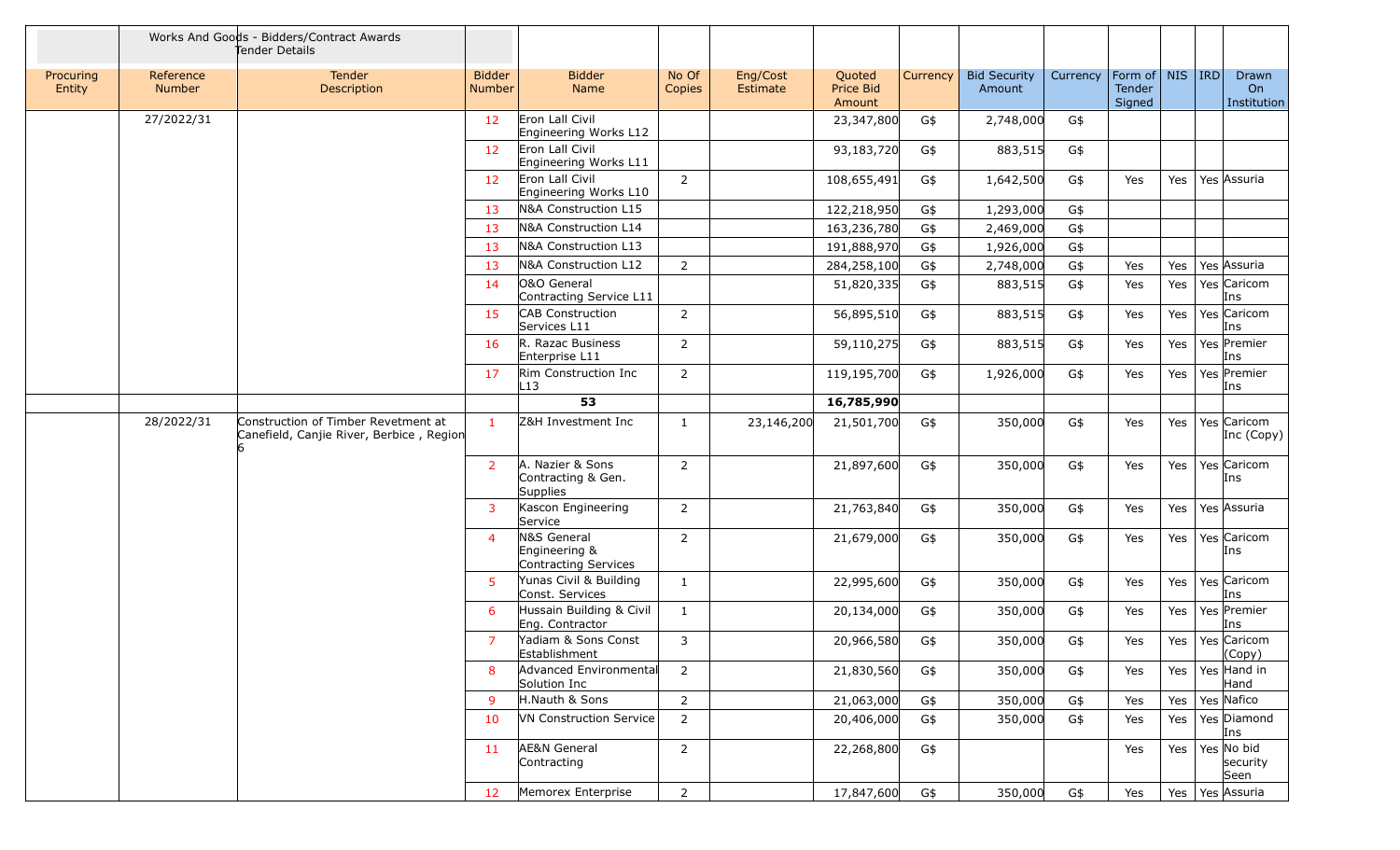|                     |                     | Works And Goods - Bidders/Contract Awards<br>Tender Details                                                                                                                                                                                                                |                                |                                            |                 |                      |                               |          |                               |          |                                         |     |                            |
|---------------------|---------------------|----------------------------------------------------------------------------------------------------------------------------------------------------------------------------------------------------------------------------------------------------------------------------|--------------------------------|--------------------------------------------|-----------------|----------------------|-------------------------------|----------|-------------------------------|----------|-----------------------------------------|-----|----------------------------|
| Procuring<br>Entity | Reference<br>Number | Tender<br>Description                                                                                                                                                                                                                                                      | <b>Bidder</b><br><b>Number</b> | <b>Bidder</b><br>Name                      | No Of<br>Copies | Eng/Cost<br>Estimate | Quoted<br>Price Bid<br>Amount | Currency | <b>Bid Security</b><br>Amount | Currency | Form of   NIS   IRD<br>Tender<br>Signed |     | Drawn<br>On<br>Institution |
|                     | 28/2022/31          |                                                                                                                                                                                                                                                                            | 13                             | Roopan Ramotar<br>Investment               | 1               |                      | 22,425,900                    | G\$      | 350,000                       | G\$      | Yes                                     | Yes | Yes Assuria                |
|                     |                     |                                                                                                                                                                                                                                                                            | 14                             | Fizal Ali Contracting                      | $\overline{2}$  |                      | 22,044,000                    | G\$      | 350,000                       | G\$      | Yes                                     | Yes | Yes Premier<br>Ins         |
|                     |                     |                                                                                                                                                                                                                                                                            | 15                             | AJM Enterprise                             | $\overline{2}$  |                      | 38,136,000                    | G\$      | 350,000                       | G\$      | Yes                                     | Yes | Yes Nafico                 |
|                     |                     |                                                                                                                                                                                                                                                                            |                                | 15                                         |                 |                      | 17,847,600                    |          |                               |          |                                         |     |                            |
|                     | 29/2022/31          | Rehabilitation of Public and Main Access<br>Lots 1- Rehabilitation of Section of Lima<br>Sands Access Road (Phase 2) Lot 2-<br>Rehabilitation of Section of Canal No. 1<br>(Phase 2) Lot 3- rehabilitation of<br>Section of Canal No. 2 (Phase 2) Lot 4-<br>Rehabilitation | -1                             | Navin & Sons<br>Construction L7b           |                 |                      | 63,028,350                    | G\$      | 1,020,000                     | G\$      |                                         |     |                            |
|                     |                     |                                                                                                                                                                                                                                                                            | -1                             | Navin & Sons<br>Construction L7a           |                 |                      | 236,457,900                   | G\$      | 3,735,000                     | G\$      |                                         |     |                            |
|                     |                     |                                                                                                                                                                                                                                                                            | -1                             | Navin & Sons<br>Construction L6            |                 |                      | 94,538,118                    | G\$      | 1,500,000                     | G\$      |                                         |     |                            |
|                     |                     |                                                                                                                                                                                                                                                                            | -1                             | Navin & Sons<br>Construction L5            |                 |                      | 106,930,898                   | G\$      | 1,500,000                     | G\$      |                                         |     |                            |
|                     |                     |                                                                                                                                                                                                                                                                            | -1                             | Navin & Sons<br>Construction L4            |                 |                      | 106,842,698                   | G\$      | 1,500,000                     | G\$      |                                         |     |                            |
|                     |                     |                                                                                                                                                                                                                                                                            | -1                             | Navin & Sons<br>Construction L3            |                 |                      | 93,181,410                    | G\$      | 1,500,000                     | G\$      |                                         |     |                            |
|                     |                     |                                                                                                                                                                                                                                                                            | $\mathbf{1}$                   | Navin & Sons<br>Construction L2            | $\mathbf 0$     |                      | 94,358,460                    | G\$      | 1,500,000                     | G\$      |                                         |     |                            |
|                     |                     |                                                                                                                                                                                                                                                                            | $\mathbf{1}$                   | Navin & Sons<br>Construction L1            | 2               |                      | 97,321,009                    | G\$      | 1,500,000                     | G\$      | Yes                                     | Yes | Yes Assuria                |
|                     |                     |                                                                                                                                                                                                                                                                            | $\overline{z}$                 | Fizal Ali Contracting L7b                  |                 |                      | 56,490,000                    | G\$      | 1,020,000                     | G\$      |                                         |     |                            |
|                     |                     |                                                                                                                                                                                                                                                                            | -2                             | Fizal Ali Contracting L7a                  |                 |                      | 233,301,000                   |          | 3,735,000                     | G\$      |                                         |     |                            |
|                     |                     |                                                                                                                                                                                                                                                                            | $\overline{2}$                 | Fizal Ali Contracting L2                   |                 |                      | 84,161,700                    | G\$      | 1,500,000                     | G\$      |                                         |     |                            |
|                     |                     |                                                                                                                                                                                                                                                                            | -2                             | Fizal Ali Contracting L1                   | $\overline{2}$  |                      | 87,176,550                    | G\$      | 1,500,000                     | G\$      | Yes                                     | Yes | Yes Premier<br>Ins         |
|                     |                     |                                                                                                                                                                                                                                                                            | 3                              | N&S General Eng. &<br>Contracting Ser. L7b |                 |                      | 66,969,000                    | G\$      | 1,020,000                     | G\$      |                                         |     |                            |
|                     |                     |                                                                                                                                                                                                                                                                            | 3                              | N&S General Eng. &<br>Contracting Ser. L7a |                 |                      | 247,009,350                   | G\$      | 3,735,000                     | G\$      |                                         |     |                            |
|                     |                     |                                                                                                                                                                                                                                                                            | 3                              | N&S General Eng. &<br>Contracting Ser. L6  |                 |                      | 99,047,655                    | G\$      | 1,500,000                     | G\$      |                                         |     |                            |
|                     |                     |                                                                                                                                                                                                                                                                            | $\overline{3}$                 | N&S General Eng. &<br>Contracting Ser. L5  |                 |                      | 99,036,105                    | G\$      | 1,500,000                     | G\$      |                                         |     |                            |
|                     |                     |                                                                                                                                                                                                                                                                            | 3                              | N&S General Eng. &<br>Contracting Ser. L4  | $2^{\circ}$     |                      | 990,391,150                   | G\$      | 1,500,000                     | G\$      | Yes                                     | Yes | Yes Caricom<br>Ins         |
|                     |                     |                                                                                                                                                                                                                                                                            | $\overline{4}$                 | Premier Asphalt L7b                        |                 |                      | 55,759,725                    | G\$      | 1,020,000                     | G\$      |                                         |     |                            |
|                     |                     |                                                                                                                                                                                                                                                                            | $\overline{4}$                 | Premier Asphalt L7a                        |                 |                      | 224,416,395                   | G\$      | 3,735,000                     | G\$      |                                         |     |                            |
|                     |                     |                                                                                                                                                                                                                                                                            | $\overline{4}$                 | Premier Asphalt L6                         |                 |                      | 92,420,821                    | G\$      | 1,500,000                     | G\$      |                                         |     |                            |
|                     |                     |                                                                                                                                                                                                                                                                            | $\overline{4}$                 | Premier Asphalt L5                         |                 |                      | 97,349,910                    | G\$      | 1,500,000                     | G\$      |                                         |     |                            |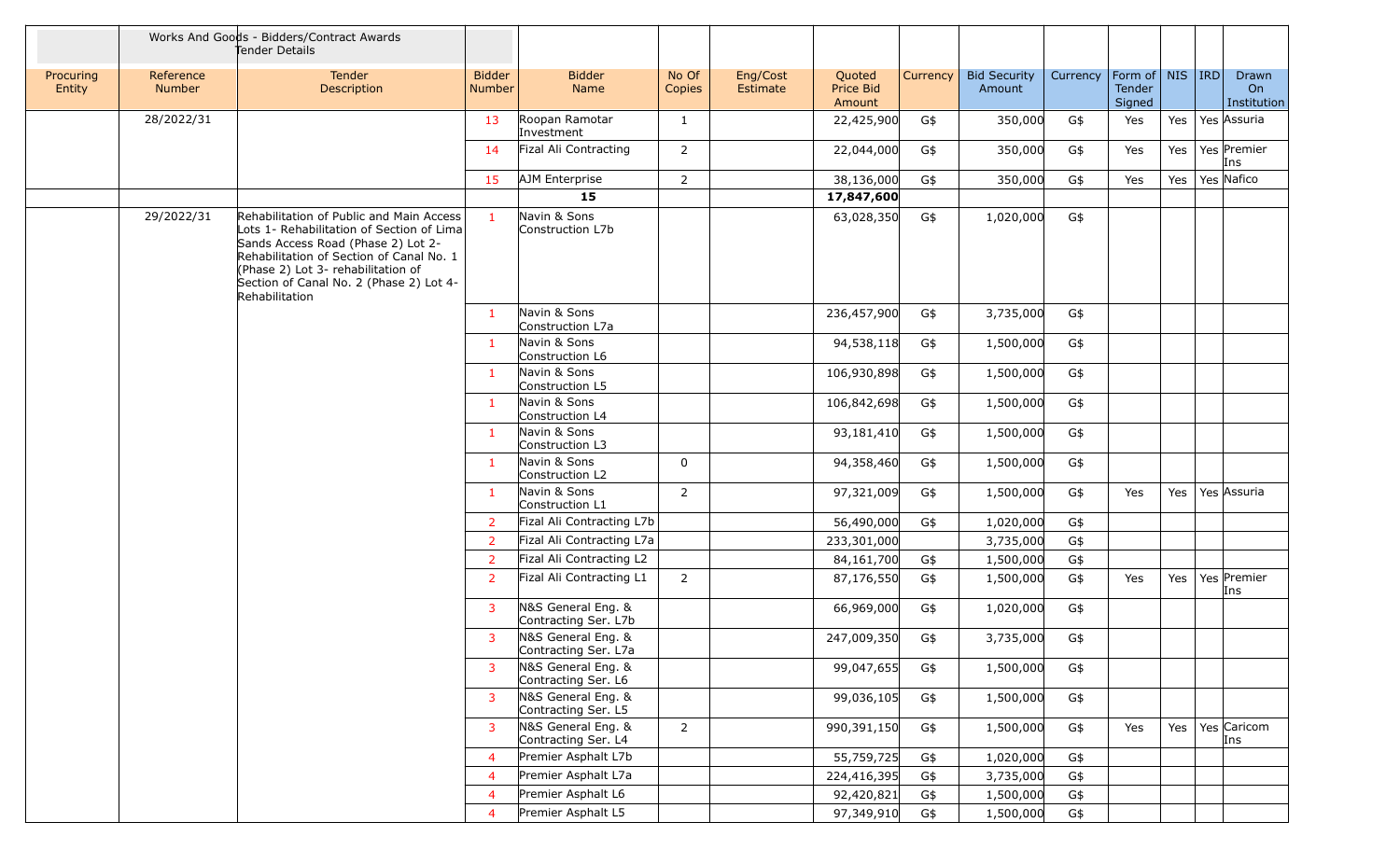|                     |                            | Works And Goods - Bidders/Contract Awards<br>Tender Details |                                |                                               |                 |                      |                               |          |                               |          |                                         |     |     |                            |
|---------------------|----------------------------|-------------------------------------------------------------|--------------------------------|-----------------------------------------------|-----------------|----------------------|-------------------------------|----------|-------------------------------|----------|-----------------------------------------|-----|-----|----------------------------|
| Procuring<br>Entity | Reference<br><b>Number</b> | Tender<br>Description                                       | <b>Bidder</b><br><b>Number</b> | <b>Bidder</b><br>Name                         | No Of<br>Copies | Eng/Cost<br>Estimate | Quoted<br>Price Bid<br>Amount | Currency | <b>Bid Security</b><br>Amount | Currency | Form of   NIS   IRD<br>Tender<br>Signed |     |     | Drawn<br>On<br>Institution |
|                     | 29/2022/31                 |                                                             | $\overline{4}$                 | Premier Asphalt L4                            | $\overline{2}$  |                      | 99,166,699                    | G\$      | 1,500,000                     | G\$      | Yes                                     | Yes |     | Yes Premier<br>Ins         |
|                     |                            |                                                             | 5                              | VR Construction Ins L5                        | $\overline{2}$  |                      | 93,952,110                    | G\$      | 1,500,000                     | G\$      | Yes                                     | Yes |     | Yes Caricom<br>Ins         |
|                     |                            |                                                             | 6                              | Pooran Manman Gen.<br>Contractimg Services L4 |                 |                      | 110,983,740                   | G\$      | 1,500,000                     | G\$      |                                         |     |     |                            |
|                     |                            |                                                             | 6                              | Pooran Manman Gen.<br>Contractimg Services L5 |                 |                      | 112,177,695                   | G\$      | 1,500,000                     | G\$      |                                         |     |     |                            |
|                     |                            |                                                             | 6                              | Pooran Manman Gen.<br>Contractimg Services L3 |                 |                      | 91,396,347                    | G\$      | 1,500,000                     | G\$      |                                         |     |     |                            |
|                     |                            |                                                             | 6                              | Pooran Manman Gen.<br>Contractimg Services L2 |                 |                      | 96,531,067                    | G\$      | 1,500,000                     | G\$      |                                         |     |     |                            |
|                     |                            |                                                             | 6                              | Pooran Manman Gen.<br>Contractimg Services L1 | $\mathbf{1}$    |                      | 90,207,075                    | G\$      | 1,500,000                     | G\$      | Yes                                     | Yes |     | Yes Caricom<br>Ins         |
|                     |                            |                                                             | $\overline{7}$                 | Kascon Engineering<br>Services L7b            |                 |                      | 68,743,500                    | G\$      | 1,020,000                     | G\$      | Yes                                     | Yes | Yes |                            |
|                     |                            |                                                             | 7                              | Kascon Engineering<br>Services L7A            |                 |                      | 252,576,450                   | G\$      | 3,735,000                     | G\$      | Yes                                     | Yes |     | Yes Assuria                |
|                     |                            |                                                             | 8                              | Vals Construction L5                          |                 |                      | 145,364,625                   | G\$      | 1,500,000                     | G\$      |                                         |     |     |                            |
|                     |                            |                                                             | 8                              | Vals Construction L2                          | $\overline{2}$  |                      | 116,403,395                   | G\$      | 1,500,000                     | G\$      | Yes                                     | Yes |     | Yes Premier<br>Ins         |
|                     |                            |                                                             | 8                              | Vals Construction L6                          |                 |                      | 130,202,415                   | G\$      |                               |          |                                         |     |     |                            |
|                     |                            |                                                             | 8                              | Vals Construction L4                          |                 |                      | 145,537,875                   | G\$      | 1,500,000                     | G\$      |                                         |     |     |                            |
|                     |                            |                                                             | 8                              | Vals Construction L3                          | $\mathbf 0$     |                      | 114,772,455                   | G\$      | 1,500,000                     | G\$      |                                         |     |     |                            |
|                     |                            |                                                             | 8                              | Vals Construction L6                          |                 |                      | 130,202,415                   | G\$      | 1,500,000                     | G\$      |                                         |     |     |                            |
|                     |                            |                                                             | 8                              | Vals Construction L4                          |                 |                      | 145,537,875                   | G\$      | 1,500,000                     | G\$      |                                         |     |     |                            |
|                     |                            |                                                             | 8                              | Vals Construction L5                          |                 |                      | 145,364,625                   | G\$      | 1,500,000                     | G\$      |                                         |     |     |                            |
|                     |                            |                                                             | 8                              | Vals Construction L3                          |                 |                      | 114,772,455                   | G\$      | 1,500,000                     | G\$      |                                         |     |     |                            |
|                     |                            |                                                             | 8                              | Vals Construction L2                          | $\overline{2}$  |                      | 116,403,895                   | G\$      | 1,500,000                     | G\$      | Yes                                     |     |     | Yes   Yes   Premier<br>Ins |
|                     |                            |                                                             | 9                              | Platinum Investments<br>Inc L7b               |                 |                      | 65,038,050                    | G\$      | 1,020,000                     | G\$      |                                         |     |     |                            |
|                     |                            |                                                             | -9                             | Platinum Investments<br>Inc L7a               |                 |                      | 246,913,590                   | G\$      | 3,735,000                     | G\$      |                                         |     |     |                            |
|                     |                            |                                                             | <sub>9</sub>                   | Platinum Investments<br>Inc L6                |                 |                      | 99,019,620                    | G\$      | 1,500,000                     | G\$      |                                         |     |     |                            |
|                     |                            |                                                             | 9                              | Platinum Investments<br>Inc L5                |                 |                      | 111,662,985                   | G\$      | 1,500,000                     | G\$      |                                         |     |     |                            |
|                     |                            |                                                             | 9                              | Platinum Investments<br>Inc L4                |                 |                      | 111,149,785                   | G\$      | 1,500,000                     | G\$      |                                         |     |     |                            |
|                     |                            |                                                             | <sub>9</sub>                   | Platinum Investments<br>Inc L3                |                 |                      | 99,864,660                    | G\$      | 1,500,000                     | G\$      |                                         |     |     |                            |
|                     |                            |                                                             | 9                              | Platinum Investments<br>Inc L2                |                 |                      | 99,996,645                    | G\$      | 1,500,000                     | G\$      |                                         |     |     |                            |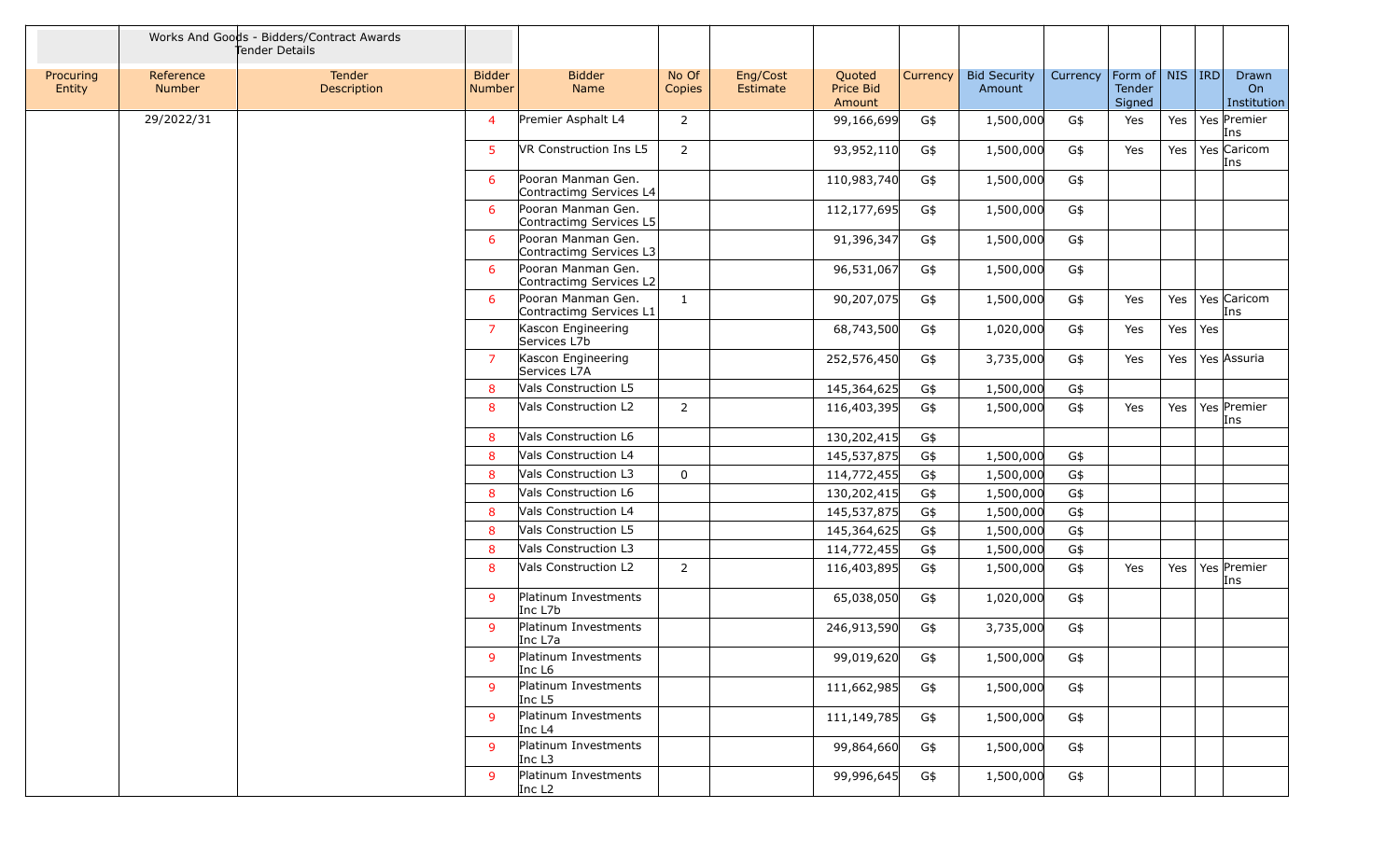|                     |                            | Works And Goods - Bidders/Contract Awards<br>Tender Details |                                |                                                  |                 |                      |                               |          |                               |          |                                         |                  |        |                                              |
|---------------------|----------------------------|-------------------------------------------------------------|--------------------------------|--------------------------------------------------|-----------------|----------------------|-------------------------------|----------|-------------------------------|----------|-----------------------------------------|------------------|--------|----------------------------------------------|
| Procuring<br>Entity | Reference<br><b>Number</b> | <b>Tender</b><br>Description                                | <b>Bidder</b><br><b>Number</b> | <b>Bidder</b><br>Name                            | No Of<br>Copies | Eng/Cost<br>Estimate | Quoted<br>Price Bid<br>Amount | Currency | <b>Bid Security</b><br>Amount | Currency | Form of   NIS   IRD<br>Tender<br>Signed |                  |        | Drawn<br>On<br>Institution                   |
|                     | 29/2022/31                 |                                                             | $\mathsf{q}$                   | Platinum Investments<br>Inc L1                   | $\overline{2}$  |                      | 98,048,055                    | G\$      | 1,500,000                     | G\$      | Yes                                     | Yes              |        | Yes Caricom<br>Ins                           |
|                     |                            |                                                             | 10                             | N Bhopaul & Son<br>Trucking & Const. Ser.<br>L6  |                 |                      | 93,151,774                    | G\$      | 1,500,000                     | G\$      |                                         |                  |        |                                              |
|                     |                            |                                                             | 10                             | N Bhopaul & Son<br>Trucking & Const. Ser.<br>I 5 |                 |                      | 94,003,088                    | G\$      | 1,500,000                     | G\$      |                                         |                  |        |                                              |
|                     |                            |                                                             | 10                             | N Bhopaul & Son<br>Trucking & Const. Ser.<br>L4  | $2^{\circ}$     |                      | 95,768,038                    | G\$      | 1,500,000                     | G\$      | Yes                                     | Yes              |        | Yes Assuria                                  |
|                     |                            |                                                             | 11                             | Romel Jagroop Gen<br>Const Service L4            | $\overline{2}$  |                      | 133,356,720                   | G\$      | 1,500,000                     | G\$      | Yes                                     | Yes              |        | Yes Assuria                                  |
|                     |                            |                                                             | 12                             | United Contracting &<br>Supplies L1              | $\mathbf{1}$    |                      | 90,000,000                    | G\$      | 1,500,000                     | G\$      | Yes                                     | Yes              |        | Yes Caricom                                  |
|                     |                            |                                                             | 13                             | Y. Bhola Construction<br>Services L3             |                 |                      | 104,920,200                   | G\$      | 1,500,000                     | G\$      |                                         |                  |        |                                              |
|                     |                            |                                                             | 13                             | Y. Bhola Construction<br>Services L2             | $\overline{2}$  |                      | 106,412,618                   | G\$      | 1,500,000                     | G\$      | Yes                                     | Yes              |        | Yes Assuria                                  |
|                     |                            |                                                             | 14                             | Fyuse Hoosain<br>Construction L4                 | $\overline{2}$  |                      |                               | G\$      | 1,500,000                     | G\$      | No                                      | Yes <sup>1</sup> | Yes No | Contractor's<br>Bid Page.,<br>Diamond<br>Ins |
|                     |                            |                                                             | 15                             | Eagle Trans. & Gen.<br>Const. Inc. L3            |                 |                      | 115,526,775                   | G\$      | 1,500,000                     | G\$      |                                         |                  |        |                                              |
|                     |                            |                                                             | 15                             | Eagle Trans. & Gen.<br>Const. Inc. L2            | $2^{\circ}$     |                      | 116,274,585                   | G\$      | 1,500,000                     | G\$      | Yes                                     | Yes              |        | Yes Caricom                                  |
|                     |                            |                                                             | 16                             | Surrey Paving &<br>Aggregate Co. Ltd L6          |                 |                      | 117,640,005                   | G\$      | 1,500,000                     | G\$      |                                         |                  |        |                                              |
|                     |                            |                                                             | 16                             | Surrey Paving &<br>Aggregate Co. Ltd L5          |                 |                      | 125,357,190                   | G\$      | 1,500,000                     | G\$      |                                         |                  |        |                                              |
|                     |                            |                                                             | 16                             | Surrey Paving &<br>Aggregate Co. Ltd L4          |                 |                      | 125,369,265                   | G\$      | 1,500,000                     | G\$      |                                         |                  |        |                                              |
|                     |                            |                                                             | <b>16</b>                      | Surrey Paving &<br>Aggregate Co. Ltd L3          |                 |                      | 103,127,546                   | G\$      | 1,500,000                     | G\$      |                                         |                  |        |                                              |
|                     |                            |                                                             | 16                             | Surrey Paving &<br>Aggregate Co. Ltd L2          | $\mathbf{1}$    |                      | 102,829,577                   | G\$      | 1,500,000                     | G\$      |                                         |                  |        | Yes Yes Yes Assuria                          |
|                     |                            |                                                             | 17                             | T&R Const. Services 17b                          |                 |                      | 58,509,675                    | G\$      | 1,020,000                     | G\$      |                                         |                  |        |                                              |
|                     |                            |                                                             | 17                             | T&R Const. Services L7A                          |                 |                      | 226,910,355                   | G\$      | 3,735,000                     | G\$      |                                         |                  |        |                                              |
|                     |                            |                                                             | -17                            | T&R Const. Services L6                           |                 |                      | 90,975,518                    | G\$      | 1,500,000                     |          |                                         |                  |        |                                              |
|                     |                            |                                                             | 17                             | T&R Const. Services L5                           |                 |                      | 98,482,913                    | G\$      | 1,500,000                     | G\$      |                                         |                  |        |                                              |
|                     |                            |                                                             | 17                             | T&R Const. Services L4                           | $\overline{2}$  |                      | 98,367,281                    | G\$      | 1,500,000                     | G\$      | Yes                                     |                  |        | Yes   Yes   Premier<br>Ins                   |
|                     |                            |                                                             | 18                             | Iman Bacchus & Sons<br>Ltd L1                    | $\mathbf{1}$    |                      | 96,370,155                    | G\$      | 1,500,000                     | G\$      | Yes                                     |                  |        | Yes   Yes   Caricom                          |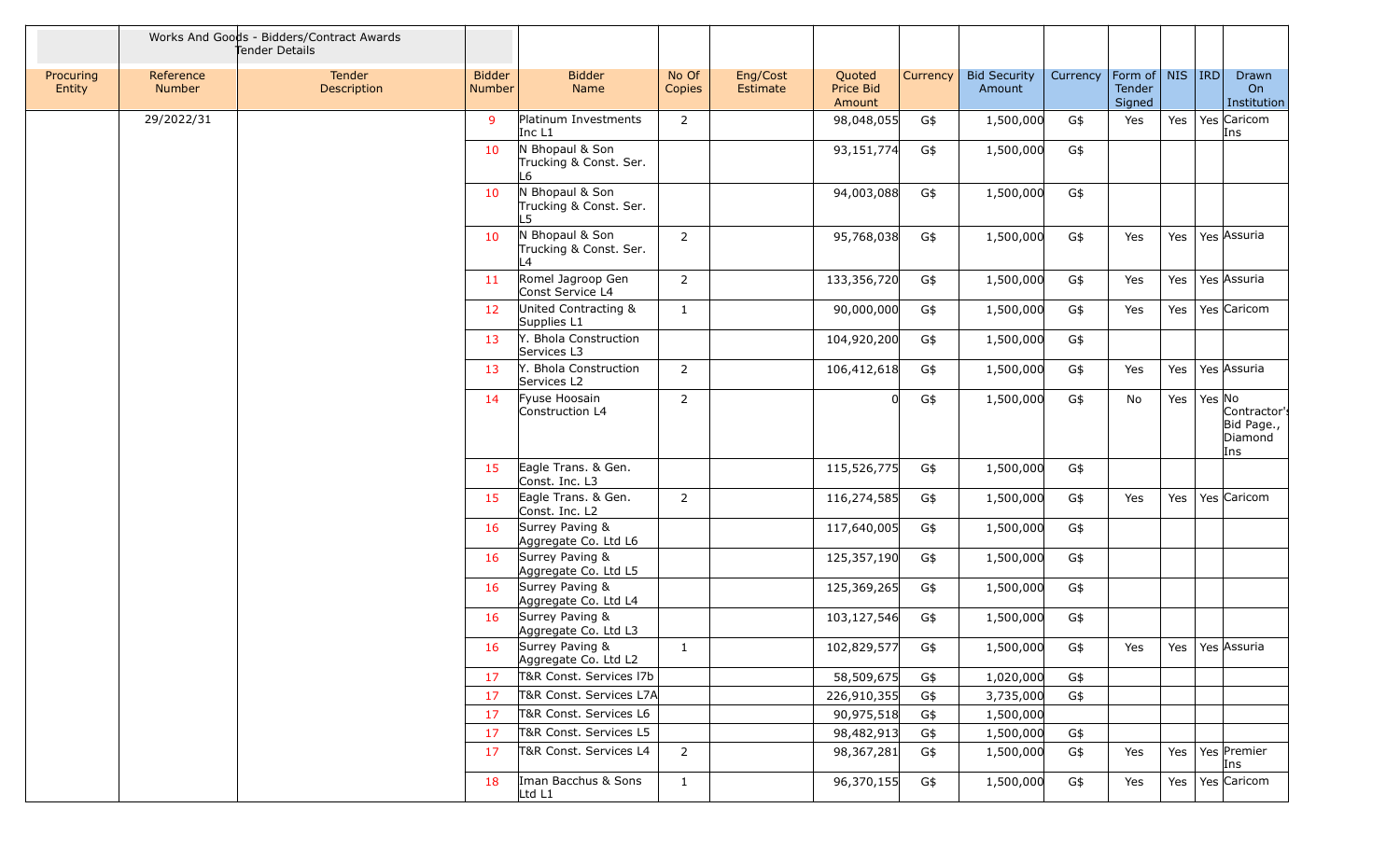|                     |                     | Works And Goods - Bidders/Contract Awards<br>Tender Details |                                |                                              |                 |                      |                               |          |                               |          |                                         |     |     |                            |
|---------------------|---------------------|-------------------------------------------------------------|--------------------------------|----------------------------------------------|-----------------|----------------------|-------------------------------|----------|-------------------------------|----------|-----------------------------------------|-----|-----|----------------------------|
| Procuring<br>Entity | Reference<br>Number | Tender<br>Description                                       | <b>Bidder</b><br><b>Number</b> | <b>Bidder</b><br>Name                        | No Of<br>Copies | Eng/Cost<br>Estimate | Quoted<br>Price Bid<br>Amount | Currency | <b>Bid Security</b><br>Amount | Currency | Form of   NIS   IRD<br>Tender<br>Signed |     |     | Drawn<br>On<br>Institution |
|                     | 29/2022/31          |                                                             | 19                             | RIM Construction Inc<br>L7A                  | $\overline{2}$  |                      | 223,589,100                   | G\$      | 3,735,000                     | G\$      | Yes                                     | Yes |     | Yes Caricom                |
|                     |                     |                                                             | 20                             | R&B Investment Inc L4                        |                 |                      | 114,721,688                   | G\$      | 1,500,000                     | G\$      |                                         |     |     |                            |
|                     |                     |                                                             | 20                             | R&B Investment Inc L3                        |                 |                      | 98,990,745                    | G\$      | 1,500,000                     | G\$      |                                         |     |     |                            |
|                     |                     |                                                             | 20                             | R&B Investment Inc L12                       |                 |                      | 99,000,300                    | G\$      | 1,500,000                     | G\$      |                                         |     |     |                            |
|                     |                     |                                                             | 20                             | R&B Investment Inc L1                        | 1               |                      | 105,452,813                   | G\$      | 1,500,000                     | G\$      | Yes                                     | Yes |     | Yes Assuria                |
|                     |                     |                                                             | 21                             | Kallco Guyana Inc L7B                        |                 |                      | 60,291,525                    | G\$      | 1,020,000                     | G\$      |                                         |     |     |                            |
|                     |                     |                                                             | 21                             | Kallco Guyana Inc L7A                        |                 |                      | 217,470,645                   | G\$      | 3,735,000                     | G\$      |                                         |     |     |                            |
|                     |                     |                                                             | 21                             | Kallco Guyana Inc L6                         |                 |                      | 109,322,844                   | G\$      | 1,500,000                     | G\$      |                                         |     |     |                            |
|                     |                     |                                                             | 21                             | Kallco Guyana Inc L5                         |                 |                      | 113,080,800                   | G\$      | 1,500,000                     | G\$      |                                         |     |     |                            |
|                     |                     |                                                             | 21                             | Kallco Guyana Inc L4                         |                 |                      | 114,296,700                   | G\$      | 1,500,000                     | G\$      |                                         |     |     |                            |
|                     |                     |                                                             | 21                             | Kallco Guyana Inc L3                         |                 |                      | 106,037,232                   | G\$      | 1,500,000                     | G\$      |                                         |     |     |                            |
|                     |                     |                                                             | 21                             | Kallco Guyana Inc L2                         | $\overline{2}$  |                      | 109,663,418                   | G\$      | 1,500,000                     | G\$      | Yes                                     | Yes |     | Yes Premier<br>Ins         |
|                     |                     |                                                             | 22                             | Annirud Ramcharitar<br>Construction Firm L7B |                 |                      | 66,371,551                    | G\$      | 1,020,000                     | G\$      |                                         |     |     | Premier<br>Ins. (<br>Copy  |
|                     |                     |                                                             | 22                             | Annirud Ramcharitar<br>Construction Firm L7A | $\overline{2}$  |                      | 299,679,450                   | G\$      |                               | G\$      | Yes                                     | Yes | Yes |                            |
|                     |                     |                                                             | 23                             | S. Jagmohan Const. &<br>Gen. Sup. L1         | 1               |                      | 95,850,510                    | G\$      | 1,500,000                     | G\$      | Yes                                     | Yes |     | Yes Premier<br>Ins         |
|                     |                     |                                                             | 24                             | H. Nauth & Sons L7A                          |                 |                      | 243,452,475                   | G\$      | 3,735,000                     | G\$      |                                         |     |     |                            |
|                     |                     |                                                             | 24                             | H. Nauth & Sons L7B                          |                 |                      | 59,445,750                    | G\$      | 1,020,000                     | G\$      |                                         |     |     |                            |
|                     |                     |                                                             | 24                             | H. Nauth & Sons L6                           |                 |                      | 99,358,770                    | G\$      | 1,500,000                     | G\$      |                                         |     |     |                            |
|                     |                     |                                                             | 24                             | H. Nauth & Sons L4                           |                 |                      | 110,224,275                   | G\$      | 1,500,000                     | G\$      |                                         |     |     |                            |
|                     |                     |                                                             | 24                             | H. Nauth & Sons L3                           |                 |                      | 98,619,885                    | G\$      | 1,500,000                     | G\$      |                                         |     |     |                            |
|                     |                     |                                                             | 24                             | H. Nauth & Sons L2                           |                 |                      | 98,959,350                    | G\$      | 1,500,000                     | G\$      |                                         |     |     |                            |
|                     |                     |                                                             | 24                             | H. Nauth & Sons L1                           | $\overline{2}$  |                      | 102,873,068                   | G\$      | 1,500,000                     | G\$      | Yes                                     | Yes |     | Yes Nafico                 |
|                     |                     |                                                             | 25                             | Satsai Internation Inc (<br>T&T) L7b         |                 |                      | 59,445,750                    | G\$      | 58,635,175                    | G\$      |                                         |     |     |                            |
|                     |                     |                                                             | 25                             | Satsai Internation Inc (<br>T&T) L7A         |                 |                      | 248,970,488                   | G\$      | 3,735,000                     | G\$      |                                         |     |     |                            |
|                     |                     |                                                             | 25                             | Satsai Internation Inc (<br>T&T) L6          |                 |                      | 98,563,672                    | G\$      | 1,500,000                     | G\$      |                                         |     |     |                            |
|                     |                     |                                                             | 25                             | Satsai Internation Inc (<br>T&T) L5          |                 |                      | 93,466,348                    | G\$      | 1,500,000                     | G\$      |                                         |     |     |                            |
|                     |                     |                                                             | 25                             | Satsai Internation Inc (<br>T&T) L3          |                 |                      | 98,158,620                    | G\$      | 1,500,000                     | G\$      |                                         |     |     |                            |
|                     |                     |                                                             | 25                             | Satsai Internation Inc (<br>T&T) L2          | $\mathbf{1}$    |                      | 99,904,368                    | G\$      | 1,500,000                     | G\$      | Yes                                     |     |     | Yes   Yes   Diamond        |
|                     |                     |                                                             | -26                            | Ivor Allen L6                                |                 |                      | 124,644,450                   | G\$      | 1,500,000                     | G\$      |                                         |     |     |                            |
|                     |                     |                                                             | 26                             | Ivor Allen L5                                |                 |                      | 136,381,875                   | G\$      | 1,500,000                     | G\$      |                                         |     |     |                            |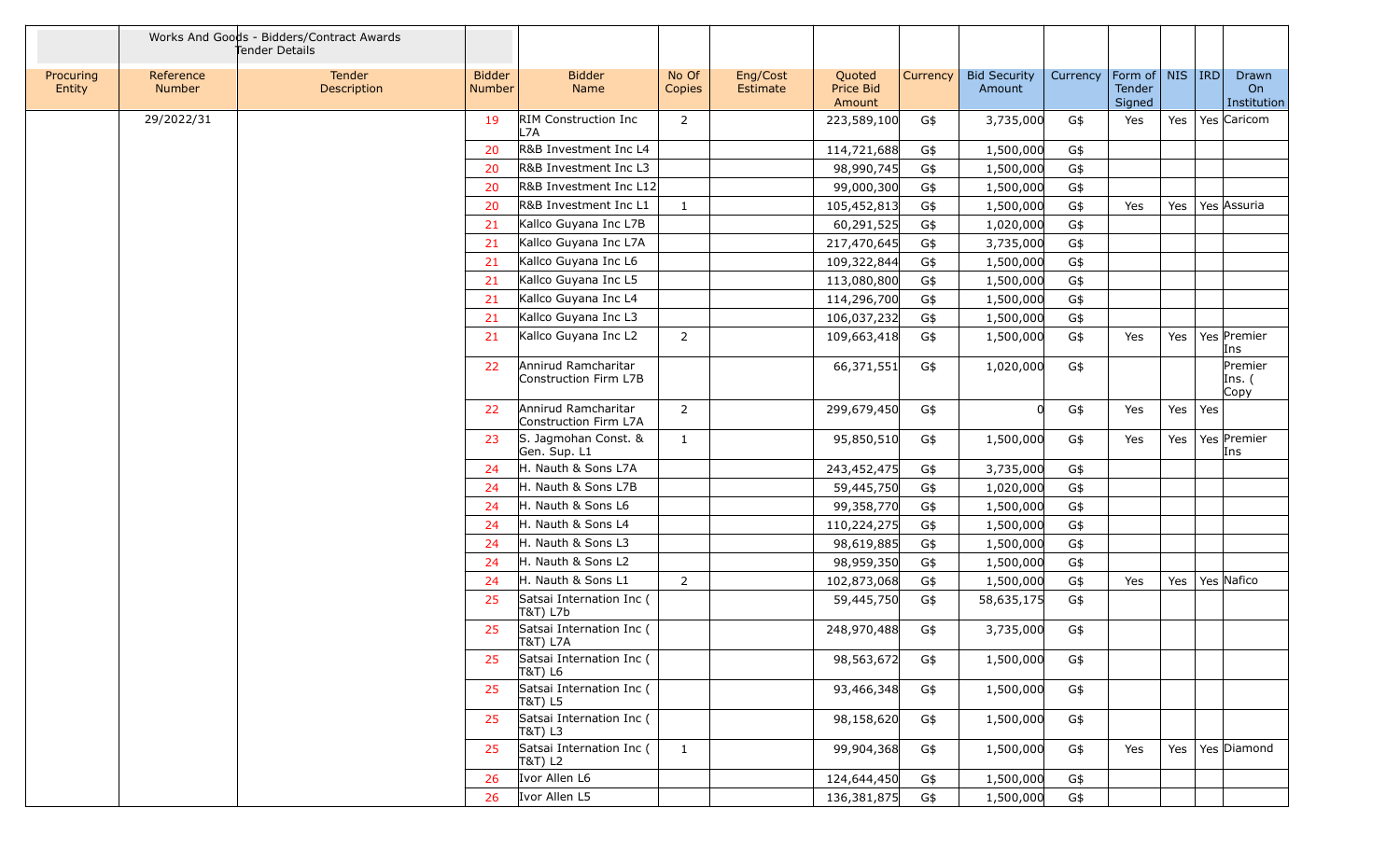| Works And Goods - Bidders/Contract Awards<br>Tender Details |                            |                       |                                |                                            |                 |                      |                               |          |                               |          |                                         |         |                                               |
|-------------------------------------------------------------|----------------------------|-----------------------|--------------------------------|--------------------------------------------|-----------------|----------------------|-------------------------------|----------|-------------------------------|----------|-----------------------------------------|---------|-----------------------------------------------|
| Procuring<br>Entity                                         | Reference<br><b>Number</b> | Tender<br>Description | <b>Bidder</b><br><b>Number</b> | <b>Bidder</b><br>Name                      | No Of<br>Copies | Eng/Cost<br>Estimate | Quoted<br>Price Bid<br>Amount | Currency | <b>Bid Security</b><br>Amount | Currency | Form of   NIS   IRD<br>Tender<br>Signed |         | Drawn<br>On<br>Institution                    |
|                                                             | 29/2022/31                 |                       | 26                             | Ivor Allen L4                              |                 |                      | 136,276,875                   | G\$      | 1,500,000                     | G\$      |                                         |         |                                               |
|                                                             |                            |                       | 26                             | Ivor Allen L3                              |                 |                      | 129,115,140                   | G\$      | 1,500,000                     | G\$      |                                         |         |                                               |
|                                                             |                            |                       | -26                            | Ivor Allen L2                              | $\overline{2}$  |                      | 132,048,735<br>$\Omega$       | G\$      | 1,500,000                     | G\$      | Yes                                     | Yes     | Yes Assuria                                   |
|                                                             |                            |                       | 27                             | Shereaz Bacchus<br>General Contractor L5   | $\overline{2}$  |                      | 114,026,010                   | G\$      | 1,500,000                     | G\$      | Yes                                     | Yes $ $ | Yes Nafico                                    |
|                                                             |                            |                       | 28                             | KP Jagdeo General<br>Contractor L7b        |                 |                      | 56,917,350                    | G\$      | 1,020,000                     | G\$      |                                         |         |                                               |
|                                                             |                            |                       | 28                             | KP Jagdeo General<br>Contractor L7A        |                 |                      | 223,917,350                   | G\$      | 3,735,000                     | G\$      |                                         |         |                                               |
|                                                             |                            |                       | 28                             | KP Jagdeo General<br>Contractor L6         |                 |                      | 95,390,295                    | G\$      | 1,500,000                     | G\$      |                                         |         |                                               |
|                                                             |                            |                       | 28                             | KP Jagdeo General<br>Contractor L5         |                 |                      | 102,491,865                   | G\$      | 1,500,000                     | G\$      |                                         |         |                                               |
|                                                             |                            |                       | 28                             | KP Jagdeo General<br>Contractor L4         | $\overline{2}$  |                      | 101,282,790                   | G\$      | 1,500,000                     | G\$      | Yes                                     | Yes     | Yes [Premiere<br>Ins                          |
|                                                             |                            |                       | 29                             | B&J Civil Works L6                         |                 |                      | 117,710,439                   | G\$      | 1,500,000                     | G\$      |                                         |         |                                               |
|                                                             |                            |                       | -29                            | B&J Civil Works L5                         |                 |                      | 133,302,540                   | G\$      | 1,500,000                     | G\$      |                                         |         |                                               |
|                                                             |                            |                       | 29                             | B&J Civil Works L4                         | $\overline{2}$  |                      | 133,495,740                   | G\$      | 1,500,000                     | G\$      | Yes                                     | Yes     | Yes Caricom                                   |
|                                                             |                            |                       | 30                             | Troy Kowlesar General<br>Const. Ser. L6    |                 |                      | 98,466,375                    | G\$      | 1,500,000                     | G\$      |                                         |         |                                               |
|                                                             |                            |                       | 30                             | Troy Kowlesar General<br>Const. Ser. L5    |                 |                      | 99,958,950                    | G\$      | 1,500,000                     | G\$      |                                         |         |                                               |
|                                                             |                            |                       | 30                             | Troy Kowlesar General<br>Const. Ser. L4    | $\overline{2}$  |                      | 99,922,200                    | G\$      | 1,500,000                     | G\$      | Yes                                     |         | Yes   Yes   Assuria                           |
|                                                             |                            |                       | -31                            | AJM Enterprise L6                          |                 |                      | 130,554,165                   | G\$      | 1,500,000                     | G\$      |                                         |         |                                               |
|                                                             |                            |                       | 31                             | AJM Enterprise L5                          |                 |                      | 145,207,125                   | G\$      | 1,500,000                     | G\$      |                                         |         |                                               |
|                                                             |                            |                       | 31                             | AJM Enterprise L4                          |                 |                      | 145,817,175                   | G\$      | 1,500,000                     | G\$      |                                         |         |                                               |
|                                                             |                            |                       | 31                             | AJM Enterprise L3                          |                 |                      | 114,719,955                   | G\$      | 1,500,000                     | G\$      |                                         |         |                                               |
|                                                             |                            |                       | 31                             | AJM Enterprise L2                          | $\overline{2}$  |                      | 117,196,643                   | G\$      | 1,500,000                     | G\$      | Yes                                     | Yes     | Yes Nafico                                    |
|                                                             |                            |                       | 32                             | Technocon Inv. Pro. &<br>Gen. Con. Sol. L1 | $\overline{2}$  |                      | 115,959,375                   | G\$      | 1,500,000                     | G\$      | Yes                                     | Yes     | Yes Assura<br>(Copy &<br>original)            |
|                                                             |                            |                       | 33                             | ICAN Engineering &<br>Construction L1      | 2               |                      | 96,096,305                    | G\$      | 1,500,000                     | G\$      | Yes                                     |         | Yes   Yes Assuria (<br>$\vert \mathsf{Copy})$ |
|                                                             |                            |                       | 34                             | Associated Construction<br>Services I7B    |                 |                      | 57,589,350                    | G\$      | 1,020,000                     | G\$      |                                         |         |                                               |
|                                                             |                            |                       | 34                             | Associated Construction<br>Services 7A     |                 |                      | 213,500,968                   | G\$      | 3,735,000                     | G\$      |                                         |         |                                               |
|                                                             |                            |                       | 34                             | Associated Construction<br>Services L6     |                 |                      | 98,384,530                    | G\$      | 1,500,000                     | G\$      |                                         |         |                                               |
|                                                             |                            |                       | 34                             | Associated Construction<br>Services L5     |                 |                      | 106,135,050                   | G\$      | 1,500,000                     | G\$      |                                         |         |                                               |
|                                                             |                            |                       | 34                             | Associated Construction<br>Services L4     | $\overline{2}$  |                      | 110,289,440                   | G\$      | 1,500,000                     | G\$      | Yes                                     |         | Yes   Yes   Caricom                           |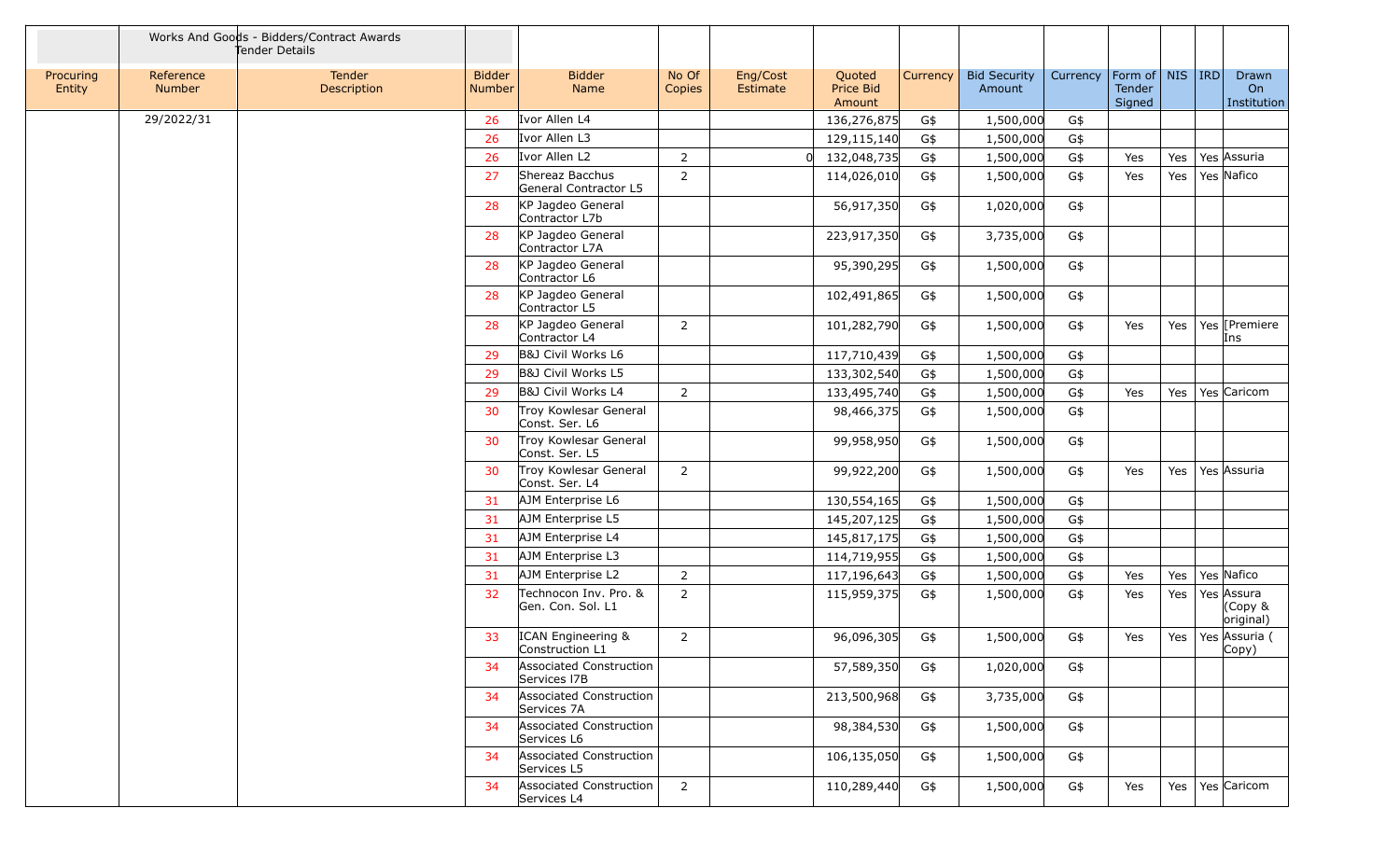|                     | Works And Goods - Bidders/Contract Awards<br>Tender Details |                                                                                                                                                                 |                                |                                            |                 |                      |                               |          |                               |          |                                         |     |                            |
|---------------------|-------------------------------------------------------------|-----------------------------------------------------------------------------------------------------------------------------------------------------------------|--------------------------------|--------------------------------------------|-----------------|----------------------|-------------------------------|----------|-------------------------------|----------|-----------------------------------------|-----|----------------------------|
| Procuring<br>Entity | Reference<br><b>Number</b>                                  | Tender<br>Description                                                                                                                                           | <b>Bidder</b><br><b>Number</b> | <b>Bidder</b><br>Name                      | No Of<br>Copies | Eng/Cost<br>Estimate | Quoted<br>Price Bid<br>Amount | Currency | <b>Bid Security</b><br>Amount | Currency | Form of   NIS   IRD<br>Tender<br>Signed |     | Drawn<br>On<br>Institution |
|                     | 29/2022/31                                                  |                                                                                                                                                                 | 35                             | M&B Construction L6                        |                 |                      | 97,659,870                    | G\$      | 1,500,000                     | G\$      |                                         |     |                            |
|                     |                                                             |                                                                                                                                                                 | 35                             | M&B Construction L5                        | $\overline{2}$  |                      | 19,656,865                    | G\$      | 1,500,000                     | G\$      | Yes                                     | Yes | Yes Assuria                |
|                     |                                                             |                                                                                                                                                                 | 36                             | C. King Construction L4                    |                 |                      | 95,399,004                    | G\$      | 1,500,000                     | G\$      |                                         |     |                            |
|                     |                                                             |                                                                                                                                                                 | 36                             | C. King Construction L3                    |                 |                      | 91,618,485                    | G\$      | 1,500,000                     | G\$      |                                         |     |                            |
|                     |                                                             |                                                                                                                                                                 | 36                             | C. King Construction L2                    |                 |                      | 91,948,500                    | G\$      | 1,500,000                     | G\$      |                                         |     |                            |
|                     |                                                             |                                                                                                                                                                 | 36                             | C. King Construction L1                    | $\overline{2}$  |                      | 91,371,840                    | G\$      | 1,500,000                     | G\$      | Yes                                     | Yes | Yes Assuria                |
|                     |                                                             |                                                                                                                                                                 | 36                             | C. King Construction<br>L7B.               |                 |                      | 60,589,200                    | G\$      | 1,020,000                     | G\$      |                                         |     |                            |
|                     |                                                             |                                                                                                                                                                 | 36                             | C. King Construction<br>_7A                |                 |                      | 211,338,750                   | G\$      | 3,735,000                     | G\$      |                                         |     |                            |
|                     |                                                             |                                                                                                                                                                 | 36                             | C. King Construction L6                    |                 |                      | 90,733,545                    | G\$      | 1,500,000                     | G\$      |                                         |     |                            |
|                     |                                                             |                                                                                                                                                                 | 36                             | C. King Construction L5                    | $\overline{0}$  |                      | 97,501,110                    | G\$      | 1,500,000                     | G\$      |                                         |     |                            |
|                     |                                                             |                                                                                                                                                                 | 37                             | Yunas Civil & Building<br>Const. Ser. L7B  |                 | 68,354,475           | 67,953,900                    | G\$      | 1,020,000                     | G\$      |                                         |     |                            |
|                     |                                                             |                                                                                                                                                                 | 37                             | Yunas Civil & Building<br>Const. Ser. L7A  |                 | 239,676,150          | 247,342,620                   | G\$      | 3,735,000                     | G\$      |                                         |     |                            |
|                     |                                                             |                                                                                                                                                                 | -37                            | Yunas Civil & Building<br>Const. Ser. L6   |                 | 99,576,755           | 106,827,105                   | G\$      | 1,500,000                     | G\$      |                                         |     |                            |
|                     |                                                             |                                                                                                                                                                 | -37                            | Yunas Civil & Building<br>Const. Ser. L5   |                 | 102,593,400          | 117,718,650                   | G\$      | 1,500,000                     | G\$      |                                         |     |                            |
|                     |                                                             |                                                                                                                                                                 | -37                            | Yunas Civil & Building<br>Const. Ser. L4   |                 |                      | 102,274,200 118,704,075       | G\$      | 1,500,000                     | G\$      |                                         |     |                            |
|                     |                                                             |                                                                                                                                                                 | 37                             | Yunas Civil & Building<br>Const. Ser. L3   |                 |                      | 100,555,172 110,036,310       | G\$      | 1,500,000                     | G\$      |                                         |     |                            |
|                     |                                                             |                                                                                                                                                                 | 37                             | Yunas Civil & Building<br>Const. Ser. L2   |                 | 102,140,514          | 110,919,635                   | G\$      | 1,500,000                     | G\$      |                                         |     |                            |
|                     |                                                             |                                                                                                                                                                 | 37                             | Yunas Civil & Building<br>Const. Ser. L1   | $\mathbf{1}$    | 106,150,800          | 136,935,120                   | G\$      | 1,500,000                     | G\$      | Yes                                     | Yes | Yes Caricom                |
|                     |                                                             |                                                                                                                                                                 | 38                             | <b>AE&amp;N General</b><br>Contracting L7B | $\overline{2}$  |                      | 61,913,250                    | G\$      |                               |          | Yes                                     | Yes | Yes No Bid<br>Sec. Seen.   |
|                     |                                                             |                                                                                                                                                                 |                                | 145                                        |                 |                      | n                             |          |                               |          |                                         |     |                            |
|                     | 30/2022/31                                                  | Hinterland Roads 2022 Region 7 Lot 8-<br>Rehabilitation of 5 Mile Housing Scheme<br>Road Network Lot 9 Rehabilitation of<br>West Bartica Secondary Road Network |                                | BK international Inc L9                    |                 |                      | 94,981,425                    | G\$      | 1,453,500                     | G\$      |                                         |     |                            |
|                     |                                                             |                                                                                                                                                                 |                                | BK international Inc L8                    | $2^{\circ}$     |                      | 113,906,625                   | G\$      | 1,752,000                     | G\$      | Yes                                     | Yes | Yes Nafico                 |
|                     |                                                             |                                                                                                                                                                 | -2                             | Ivor Allen L9                              |                 |                      | 120,490,755                   | G\$      | 1,453,500                     | G\$      |                                         |     |                            |
|                     |                                                             |                                                                                                                                                                 | 2                              | Ivor Allen L8                              | $\overline{2}$  |                      | 138,422,025                   | G\$      | 1,752,000                     | G\$      | Yes                                     |     | Yes   Yes   Assuria        |
|                     |                                                             |                                                                                                                                                                 | 3                              | Eron Lall Civil<br>Engineering Works L9    |                 |                      | 95,474,820                    | G\$      | 1,453,500                     | G\$      |                                         |     |                            |
|                     |                                                             |                                                                                                                                                                 | 3                              | Eron Lall Civil<br>Engineering Works L8    | $\overline{2}$  |                      | 115,326,225                   |          | 1,752,000                     | G\$      | Yes                                     | Yes | Yes Assuria                |
|                     |                                                             |                                                                                                                                                                 | $\overline{4}$                 | KP Thomas & Sons<br>Contracting Inc L9     |                 |                      | 99,629,066                    | G\$      | 1,453,500                     | G\$      |                                         |     |                            |